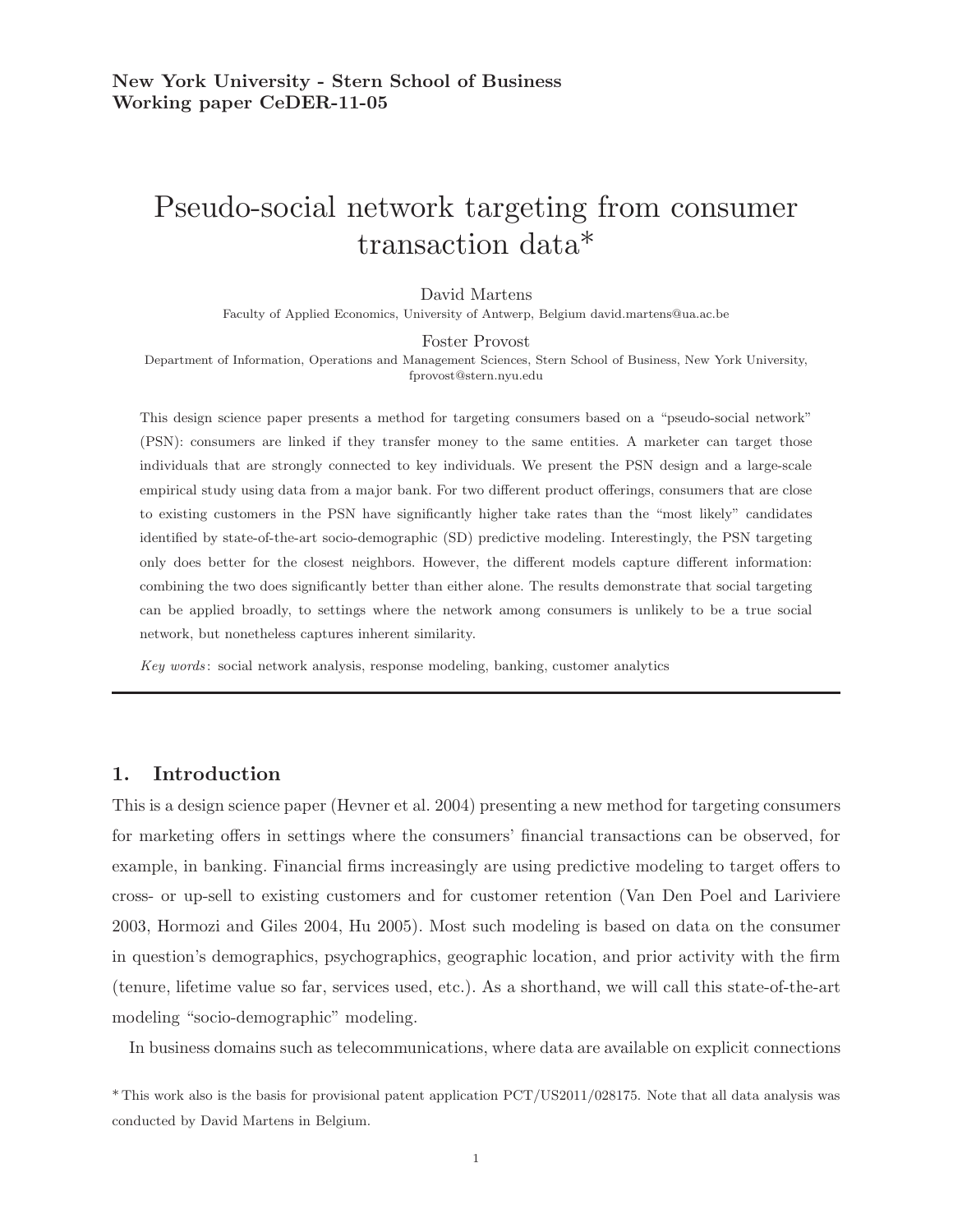between consumers, social network targeting has recently been shown to be remarkably effective (Hill et al. 2006, Dasgupta et al. 2008, Aral et al. 2009, Provost et al. 2009, Richter et al. 2010). Social network targeting proceeds by (i) creating an explicitly represented social network among consumers, for example by aggregating communications (calls, emails, IM messages, etc.) between individual pairs of consumers, and (ii) selecting or ranking consumers to target based (in part) on their proximity in the network to selected individuals of interest, such as existing customers.

For example, in order to target a telecommunications service offer, Hill et al. (2006) approximate consumers' explicit social network using communications observed by a large telecommunications provider. They then target consumers who are neighbors in this explicit social network to existing customers of the service. They report a service adoption among the network neighbors that is a remarkable 3 to 5 times higher than that for non-neighbors, even among consumers selected based on best-practice targeting by the marketing group (including sophisticated socio-demographic targeting models). Aral et al. (2009) show similar results for a similar targeting setting, except where the social network is defined based on instant messenger communications. Strong lifts are also reported by Provost et al. (2009) for targeting online advertising, based on a social network inferred from visitations to pages on a social networking site; they go on to show that this inferred social network indeed embeds a true social network.

Social network targeting is so effective for two main reasons. First, word of mouth between consumers may spread influence from satisfied customers (or even unsatisfied ones) of the product to their social network neighbors. Second, due to homophily (McPherson et al. 2001), social connections between people can capture broad, deep, and often latent similarity (Hill et al. 2006). Indeed, Aral et al. (2009) show that in their application, a remarkably large portion of the observed increase in effectiveness of targeting network neighbors can be attributed to similarity, rather than to social influence.<sup>1</sup>

Unfortunately, there are many business domains where explicit data on social networks are not available, or are not usable for various reasons (regulatory, privacy, business data compartmentalization, etc.). In this paper, we offer managers an alternative in business domains where data are available on consumer financial transactions. Specifically, we do not focus on financial transactions directly between consumers (although presumably those could be used to create a social network as well). Instead, we consider two consumers to be linked if they transfer money to the same people or institutions. These links could include both transfers to the focal consumer (e.g., getting a paycheck) and transfers from the focal consumer (e.g., paying for a service). Let's call the resultant network a pseudo-social network (PSN), since there is no reason to believe that it embeds a true social network to any substantial degree.

<sup>&</sup>lt;sup>1</sup> And interestingly, that with less data, this effect would likely have been attributed to social influence.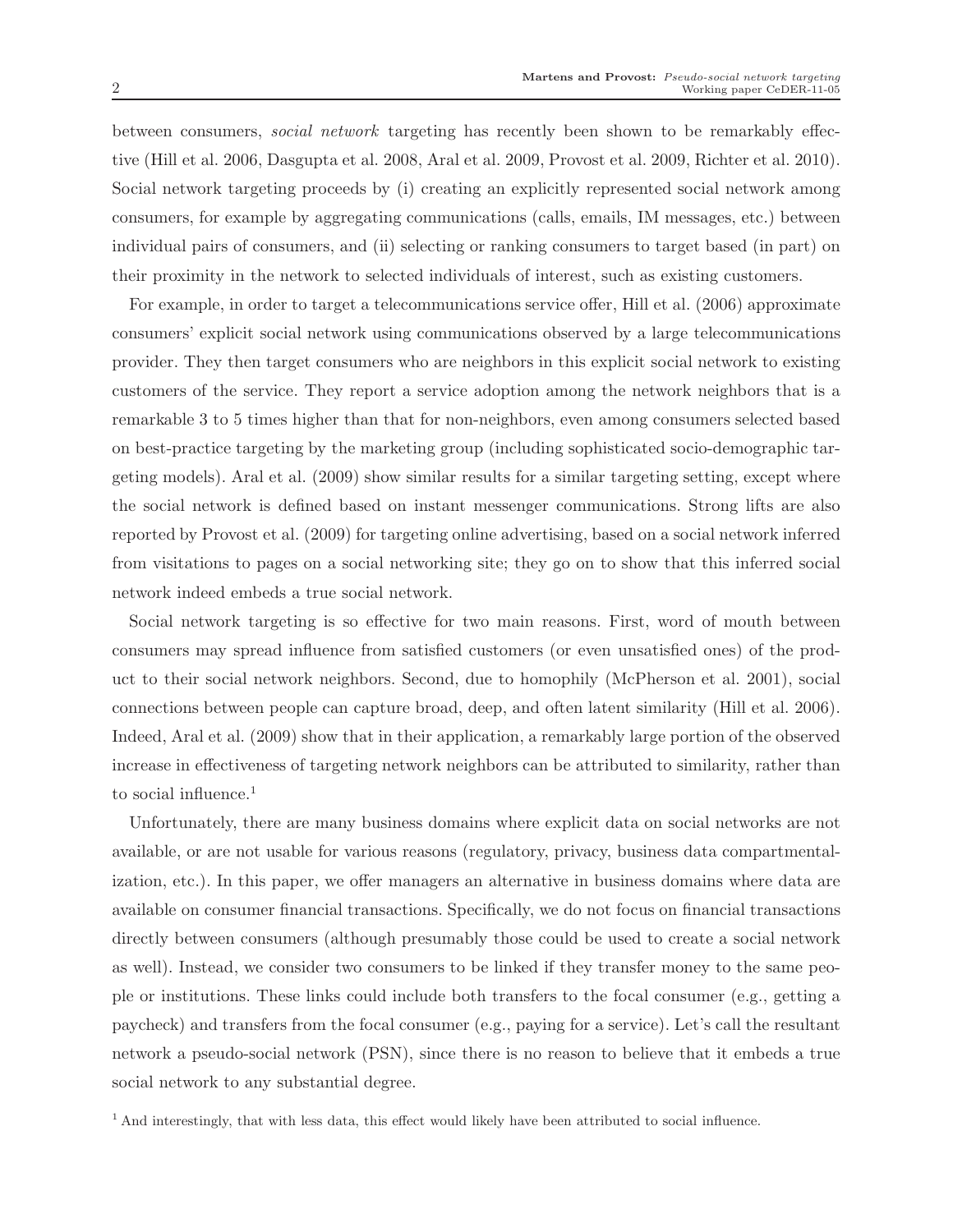The key idea is that strong connections in the PSN, which represent strongly similar money transfer patterns, imply useful similarity between consumers. Model-based targeting generally assumes that similarity between consumers along geographic, demographic, and psychographic dimensions can be the basis of effective targeting. The PSN design extends this idea to similarity in money transfer patterns (which may represent or be driven by other sorts of similarity). The upshot is that once a PSN is built, a marketer can conduct (pseudo-) social targeting: target those individuals that are strongly connected in the network to key individuals of interest, e.g., prior customers of the product.

The contributions of this paper are three-fold. First, we introduce this notion of pseudo-social network targeting based on financial transactions, and contrast it with prior targeting approaches. Second, we introduce a novel design of a specific PSN targeting system instantiation based on money transfer data. Third, we present the results of a large-scale empirical study using real data from a major international bank. The results show that for two different products studied, the consumers that are very close to existing customers in the PSN have a substantially elevated take rate—significantly higher than the "most likely" candidates as indentified by state-of-the-art predictive modeling using socio-demographic (SD) variables. Interestingly, the PSN model only does better than the SD model for the closest neighbors; for the bulk of the population, the traditional SD model gives a better targeting ranking. However, the PSN and SD models capture different information: combining the two does significantly better than either alone.

An auxiliary potential advantage of the PSN approach is that the predictive power of networked data can be exploited in a privacy-senstive way, since it is not necessary to know the identities of the connected consumers or the institutions that connect them. We only need to know the structure of the resultant network and that certain consumers previously have purchased the focal product.

Importantly, besides the direct implications for the banking setting, these results demonstrate that the ideas of social targeting can be applied much more broadly than is evident from the existing literature, to settings where the network among consumers is unlikely to be a true social network, but nonetheless captures inherent similarity.

#### 2. From money transfers to a pseudo-social network

Our proposed design constructs a network among consumers, for example, bank customers, which will be our running example. Consumers are linked if they have similar money transfer profiles, based on a log (possibly anonymized) of money transfer transactions. The transfer methods can be seen in a broad perspective, including debit and credit transactions, check payments, etc. We focus on marketing applications, but conjecture that the method may be able to add value more broadly in areas as credit scoring, attrition management, fraud detection, and others, as the marketing results show clearly that the PSN captures useful similarity among consumers.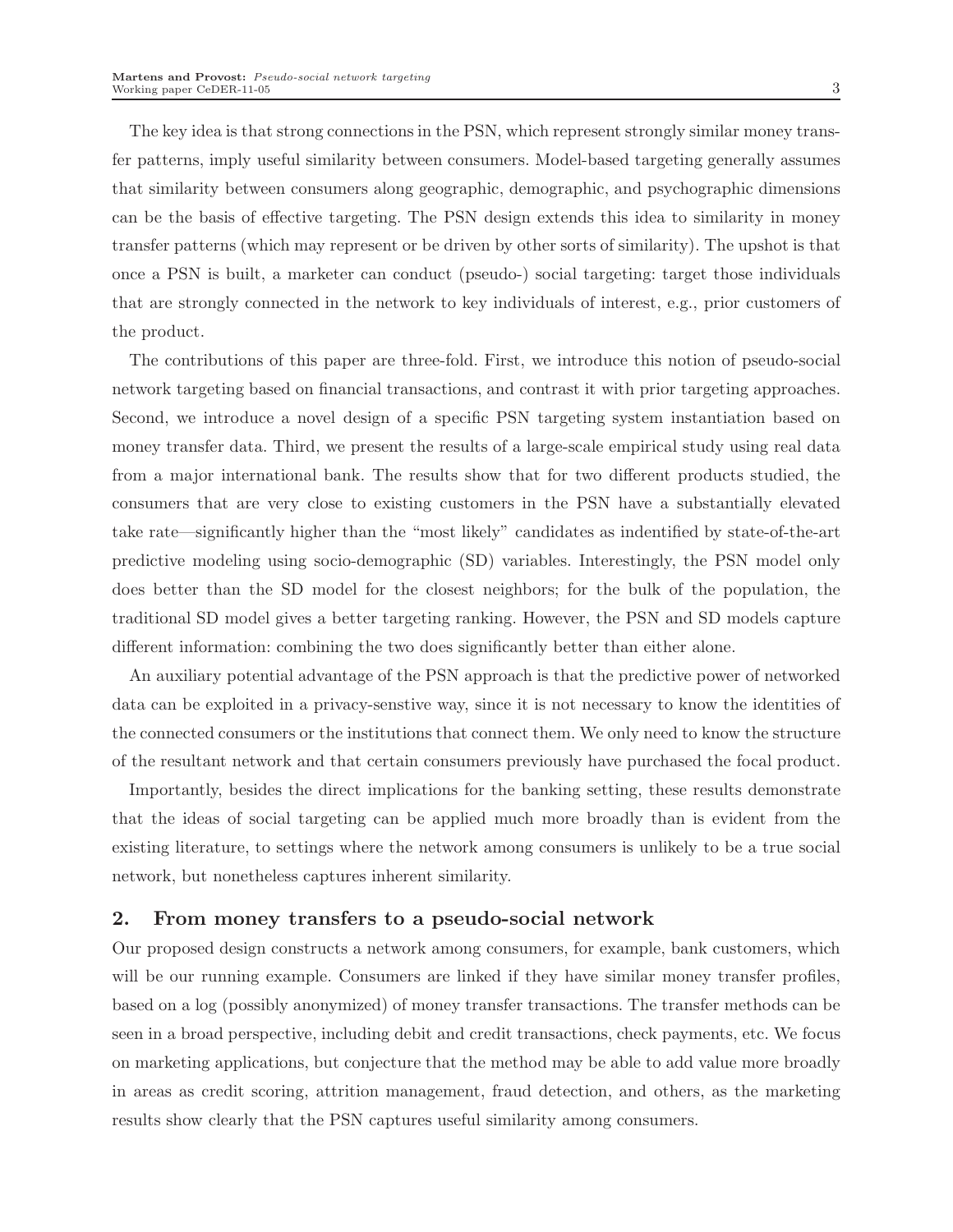Consider a transaction log containing money transfers between a set of consumers and various entities, such as firms and institutions, which can be visualized as is done for a very simple illustration in Figure 1(a). The network could be based on all observed transfers; alternatively, a subset could be used.<sup>2</sup> The intention of the design is to reveal a particular sort of similarity: two consumers are similar if they make payments to the same entity, or receive payments from the same entity, and are more similar the more such connections they share and the stronger the connections.

The design is complicated somewhat by the fact that there will be companies that many consumers pay to, such as telecommunication operators or energy providers. These may provide little information on the similarity between two consumers and could swamp more informative links based on, for example, the fact that two consumers shop at the same small store. In the case where consumers receive money, there will also be entities that pay many of them, like the IRS which pays tax refunds. Such popular payers/payees can be omitted or down-weighted. We will present specifics below. In our example, taking only the resulting "micro-affinity" into account yields Figure 1(b).

Next, a data network among consumers is built by linking two consumers if they receive a payment from the same entity or make a payment to the same entity. Each link provides some evidence of similarity. For example, in the figure both Bill and Clyde get a monthly payment from NYU indicating they both work at NYU. Both Adam and Bill shop at the Little Bookstore.

Transactions between the same entities will be aggregated in forming the network. Notably, to reduce noise it is possible to use (i) only those transactions that exceed a certain minimum amount, or (ii) only those links for which the aggregated transactions exceed a certain minimum amount, or (iii) only transactions that exceed a certain link strength or weight, which we will discuss next. We call the inferred network model among consumers a pseudo-social network (PSN) because as in a true social network, strongly connected consumers demonstrate a strong similarity, specifically in the payments they make and receive. The key underlying assumption is that similarly to a true social network, if two consumers are strongly linked, they will be similar in other ways as well such as affinity for a marketing offer. It is a pseudo-social network because, by and large, the linked consumers probably have no true social relationship with one another.

#### 2.1. From Money Transfer Data to Pseudo-Social Network Scoring

The next step is to produce scores that can be used to rank consumers for targeting, and/or as input to higher-level analytics. For brevity, in the description that follows we only consider shared payment receivers; shared payment originators can be incorporated analogously.

<sup>&</sup>lt;sup>2</sup> The network necessarily will be a subset of some grander PSN, since each firm normally only observes the transfers to and from its own customers.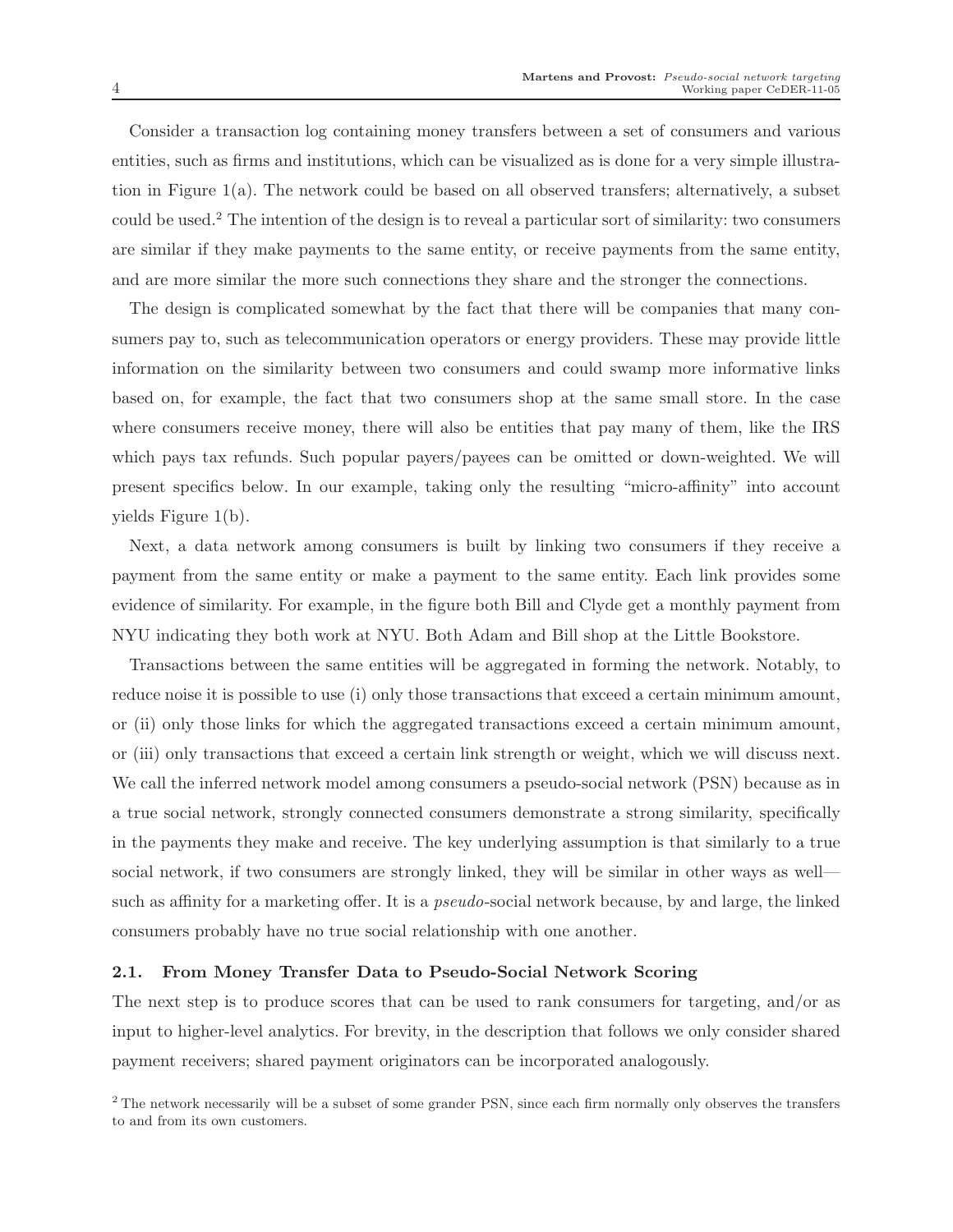

Figure 1 Going from a transaction log of payments to a network among consumers for a simple example. Payments to and from consumers can be visualized by denoting an entity as a node and a payment as a directed edge (a). Relying on micro-affinity and removing common payment originators or receivers leads to (b). A final pseudo-social network (PSN) is built by defining an edge between two consumers if they have a common payment originator or payment receiver, as in (c). Finally, based on the PSN, inferences can be made about the target label (d).

Payment transactions are first converted to a payment receiver matrix, comprising for each payment receiver a list of consumers making payments to it. The result is a dataset in the form of Table 1. Next, a score for each consumer  $(a \t{through } i \t{in this example})$  will be computed. For a given target product, let's call consumers that are known to have previously bought the product the "known buyers" (more generally, "known positive instances"). The score for a consumer  $x$ measures the strength of the links  $x$  has to known buyers.

Now consider that a link between consumers is defined by making a payment to the same payment receiver (PR). The overall score for x is an aggregation, let's say the sum, of the scores for all payment receivers that  $x$  had made a payment to. This score per PR can incorporate a strength measure. A straightforward strength measure is the ratio of known buyers that made a payment to the PR divided by the total number of (unique) consumers making a payment to the PR. The higher this ratio, the more discriminative the PR is for the target variable (buying the product, in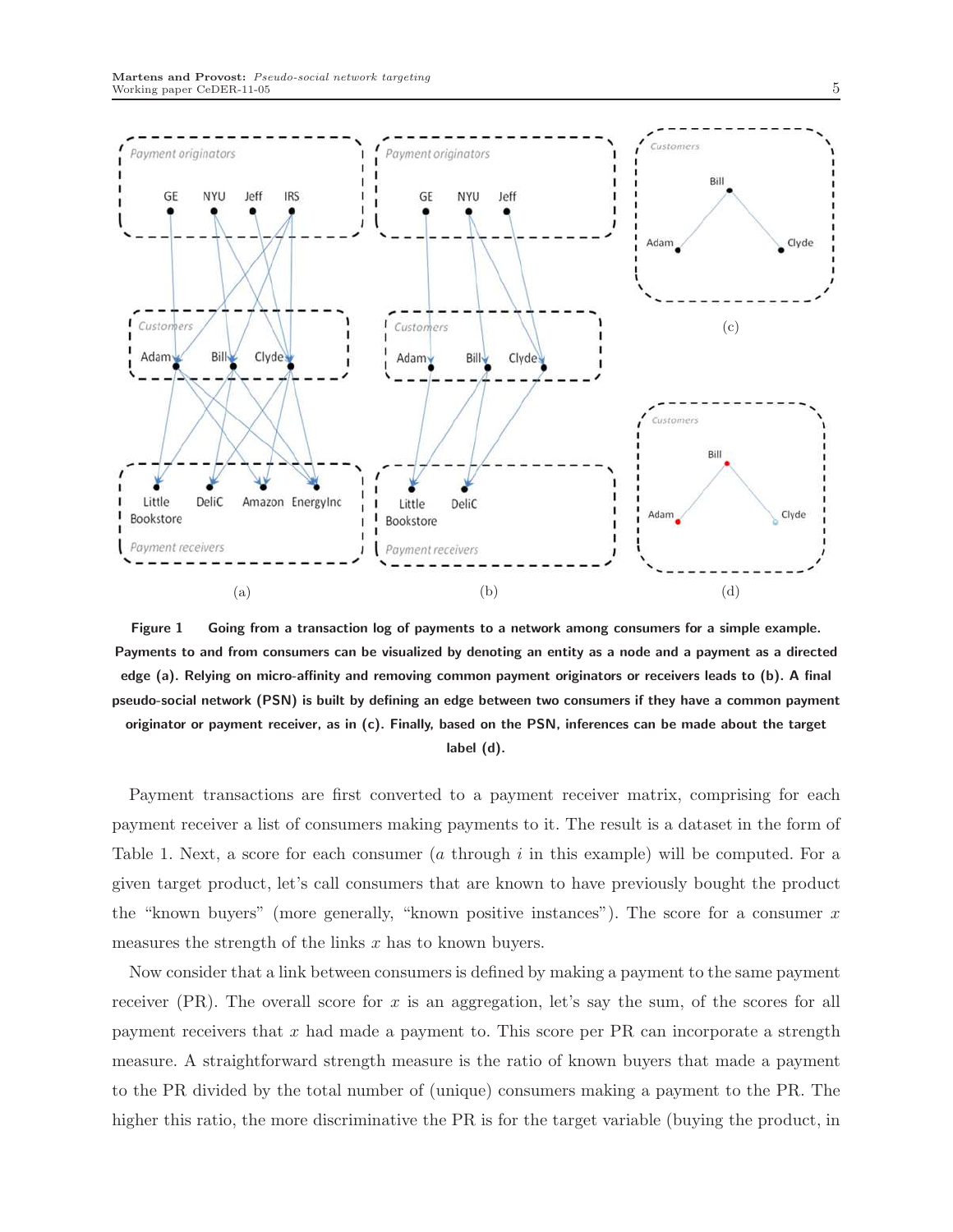our example). Further, we can take into account the concept of micro-affinity, i.e., payment receivers linking only few consumers provide more information than those linking many. For example, the Inverse Consumer Frequency (ICF), defined by Eq. (1), provides an indication of the strength of the tie between the consumers making a payment to the specific PR. ICF is an analogy to a relevance measure used in text mining, where terms occurring in many documents receive low weights and terms occurring in fewer documents receive higher weights, known as Inverse Document Frequency. Combining these ideas, a consumer's score is formally defined in Eq. (2).

 $nc =$  number of consumers

 $npr =$  number of payment receivers

 $NC(pr)$  = number of unique consumers having made a payment to pr

 $NB(pr)$  = number of unique known buyers having made a payment to pr

 $B(x, pr) = 1$  if consumer x made a payment to pr

 $= 0$  if consumer x did not make a payment to pr

$$
ICF(PR) = log_{10}\left(\frac{nc}{NC(pr)}\right)
$$
\n(1)

$$
Score(x) = \sum_{i=1}^{npr} \left( \frac{NB(pr_i)}{NC(pr_i)} \times ICF(pr_i) \right) \times B(x, pr_i)
$$
\n(2)

The calculation of this score is illustrated further with the simplified example, as shown in Table 1. For each PR, the consumers are listed that made a payment to it, with the known buyers denoted in boldface. The number of unique consumers  $NC(pr)$  and number of known buyers  $NB(pr)$  are shown in the subsequent columns. Assuming that the bank has a total of 100 consumers  $(nc = 100)$ , the inverse consumer frequency  $ICF(pr)$  can easily be calculated and is given in the final column. Based on these statistics, a score for each consumer is obtained.

|                                                  | Consumers II                                                                 | NC(pr) |      |
|--------------------------------------------------|------------------------------------------------------------------------------|--------|------|
| <i>LittleBookStore</i>   a $\mathbf{b}$ <b>c</b> |                                                                              |        | 1.52 |
| DeliC                                            | a d e                                                                        |        | 1.52 |
| $A$ mazon                                        | ghi                                                                          |        | 1.40 |
| EnergyInc                                        | $\mathbf{b} \mathbf{c} \, \mathbf{d} \mathbf{e} \, \mathbf{f} \, \mathbf{g}$ |        | 199  |

Table 1 Example: from transaction payment  $(pr)$  to PSN. The known buyers among the consumers are denoted in boldface.

Consumer a made a payment to two payment receivers: LittleBookStore and DeliC. Therefore:

 $B(a,LittleBookStore) = B(a, DeliC) = 1$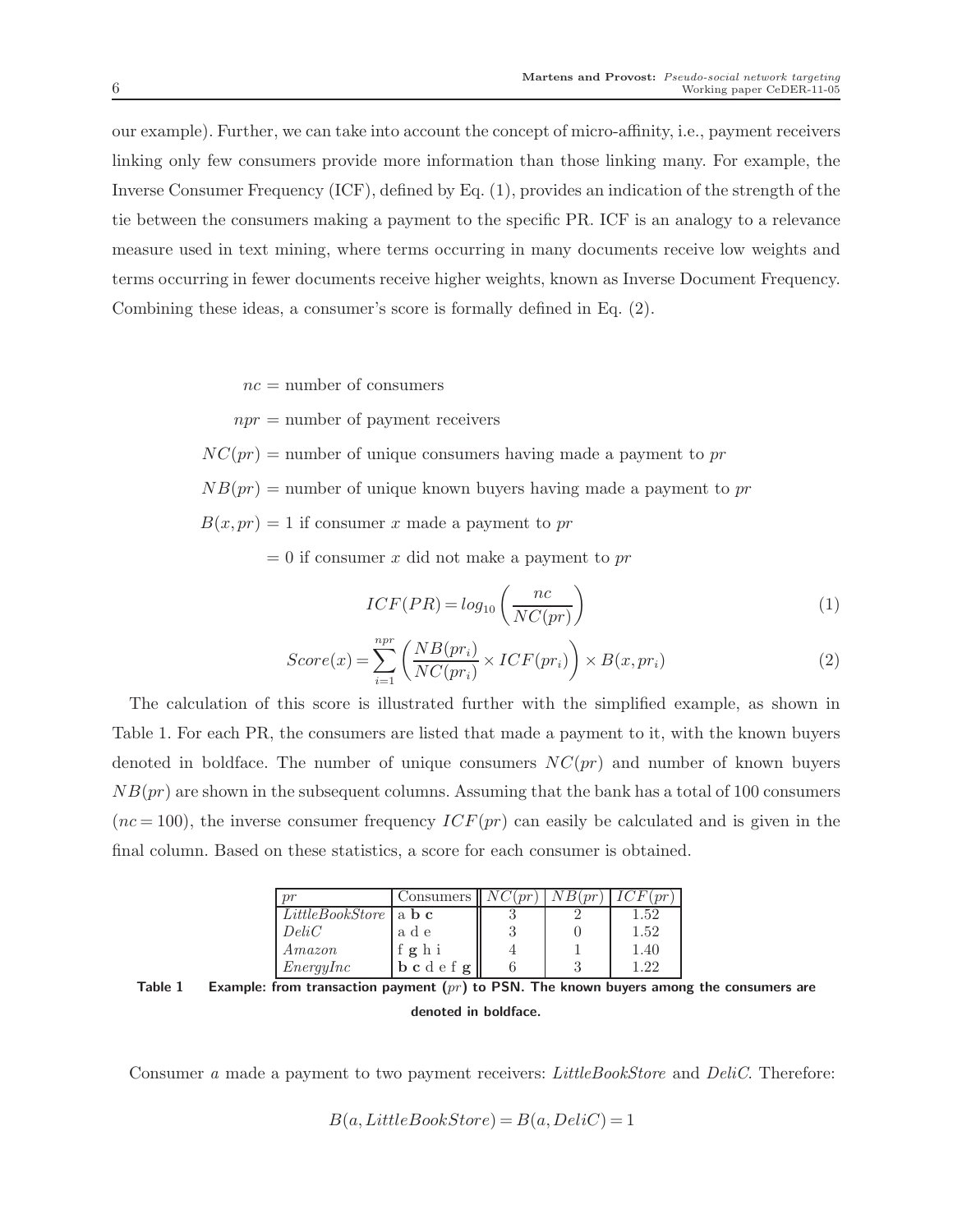$$
B(a, EnergyInc) = B(a, Amazon) = 0
$$

Hence, the score for  $a$  is given by the sum of the score for *LittleBookStore* and *DeliC*, where each of these scores is determined by the known buyer density  $NB(pr)/NC(pr)$  and  $ICF(pr)$ , as calculated in Eq. (3). For consumer b, the scores for  $Delic$  and  $EnergyInc$  are summed, providing a score of 0.61. The same calculations can be done for all other non-known buyers:

$$
Score(a) = Score_{LittleBookStore} + Score_{DeliC}
$$

$$
= \left(\frac{2}{3} \times 1.52\right) + \left(\frac{0}{3} \times 1.52\right)
$$

$$
= 1.01
$$
(3)

$$
\begin{aligned} \text{Score}(d) &= \text{Score}_{DeliC} + \text{Score}_{EnergyInc} \\ &= \left(\frac{0}{3} \times 1.52\right) + \left(\frac{3}{6} \times 1.22\right) \\ &= 0.61 \end{aligned} \tag{4}
$$

$$
Score(e) = 0.61
$$
  
\n
$$
Score(f) = 0.96
$$
  
\n
$$
Score(h) = 0.35
$$
  
\n
$$
Score(i) = 0.35
$$

In this example the highest score is obtained by consumer a. This high score originates from Little-BookStore, which receives relatively few payments (creating strong ties between the few consumers that make payments there) and most of the resultant neighboring consumers are known buyers (leading to a strong indication of relative likelihood to buy the product).

## 3. Empirical Results: Response Modeling with Real-Life Payment Transaction Data

We now will demonstrate the value of the PSN approach through an empirical analysis (Hevner et al. 2004), based on real-life payment transaction data from a major international bank. The goal of this study is to conduct a careful empirical comparison between the PSN method and state-ofthe-art alternatives. Besides being common in the literature on predictive modeling, this sort of study is used regularly by banks to assess and compare targeting models. Specifically, before using a targeting model in practice, a bank will conduct hold-out experiments to see whether the model indeed can discriminate those who have taken the product (already) from those who have not.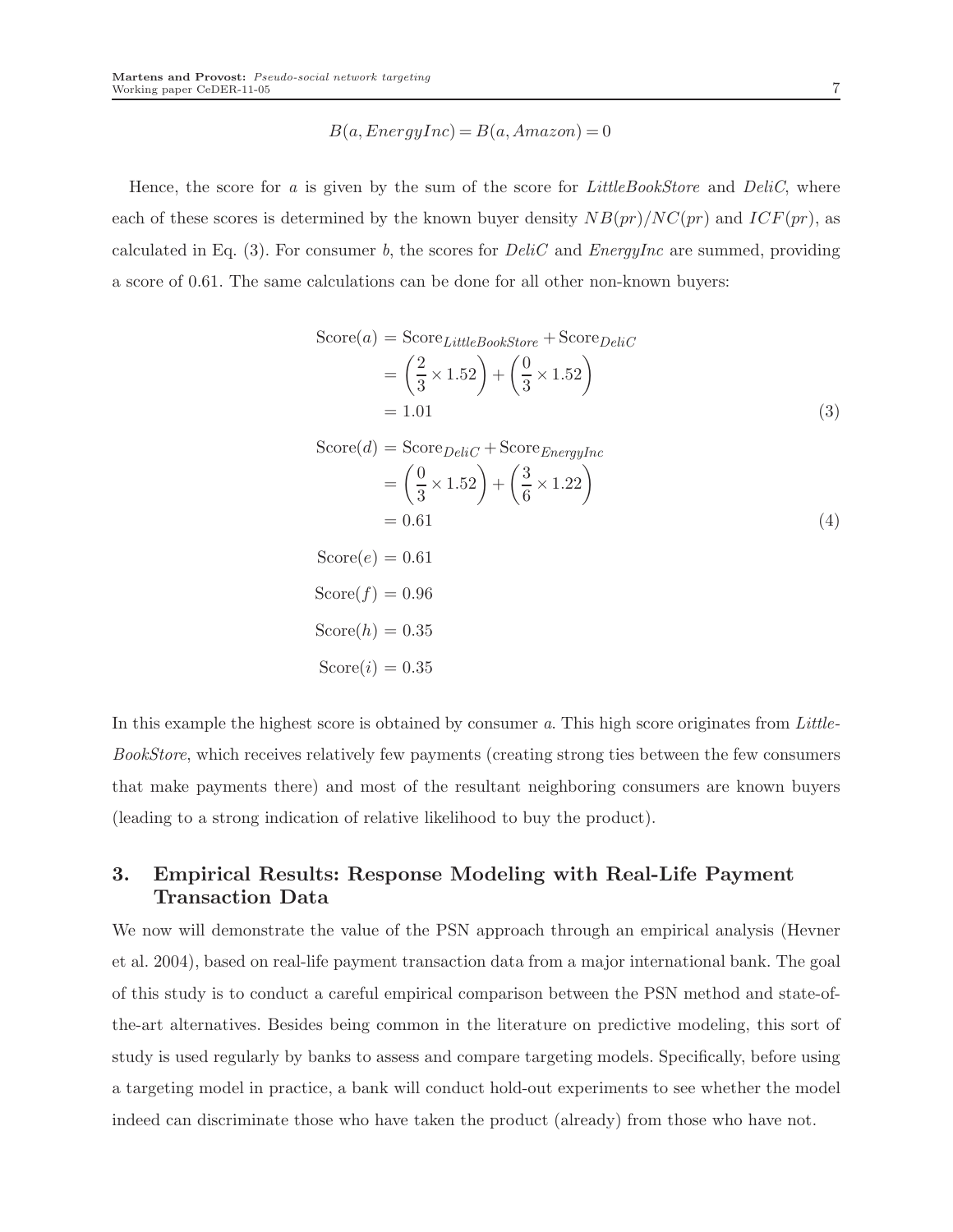#### 3.1. The data

Data over a period of 11 months was obtained, with over 5 million (debit) transactions made by 1.2 million of the bank's customers (anonymized) to a total of 3.2 million unique, anonymized payment receivers (PRs). The predictive task concerns the buying of a financial product during that time period. Target variables were created for two such products: a pension fund product, and a long-term deposit.

The PSN data characteristics are visualized in Figure 2. In Figure  $2(a)$  the histogram of the number of customers per PR is shown (in red, left vertical axis), where we see that most PRs receive rather few payments (the average number of customers is  $6.7$ ).<sup>3</sup> However, there exist a few PRs to which almost all consumers make payments. These are likely monopoly-like companies such as energy suppliers, large telecommunication operators or the IRS. As this data was anonymized, we are not able to know exactly what they were. The ICF weight that is given for the PR is given by the black line (right vertical axis), showing how PRs with many customers are down-weighted more severely than PRs with only few customers. Figure  $2(b)$  shows the number of neighbors for each consumer, which are ranked on the X-axis according to this number of neighbors. Most consumers have about 400,000 neighbors, showing that the pseudo-social network indeed has a different structure than a typical, true social network. The payment receivers with very many customers implicitly link all these consumers, leading to this high connectivity.

In addition to the payment transaction data, 289 traditional variables were obtained from the bank for the consumer in the data set. These are the variables used by the bank for their own targeting; they summarize socio-demographic characteristics, product possession, product use and customer behavior. This type of data is traditionally used by large banks for their customer analytics applications (see e.g., Van Den Poel and Lariviere (2003), Hormozi and Giles (2004), Hu  $(2005)$ .

#### 3.2. Experimental setup

The data are split up into training and test (hold-out) data, where all consumers in the training data that bought the product are labeled as the known buyers, and all consumers in the test data are scored (concealing the true buyer status for the experiment, until the time of evaluation). The resulting model is denoted as the PSN model. This model will be compared against random targeting and four competing models.

As a state-of-the-art model with which to compare, we build a linear support vector machine (SVM) (Vapnik 1995) model using the 289 traditional variables on a balanced sample from the

<sup>&</sup>lt;sup>3</sup> Although the number of customers for a PR goes up to several hundred thousands, most of the distribution is given in the range shown, up to 20.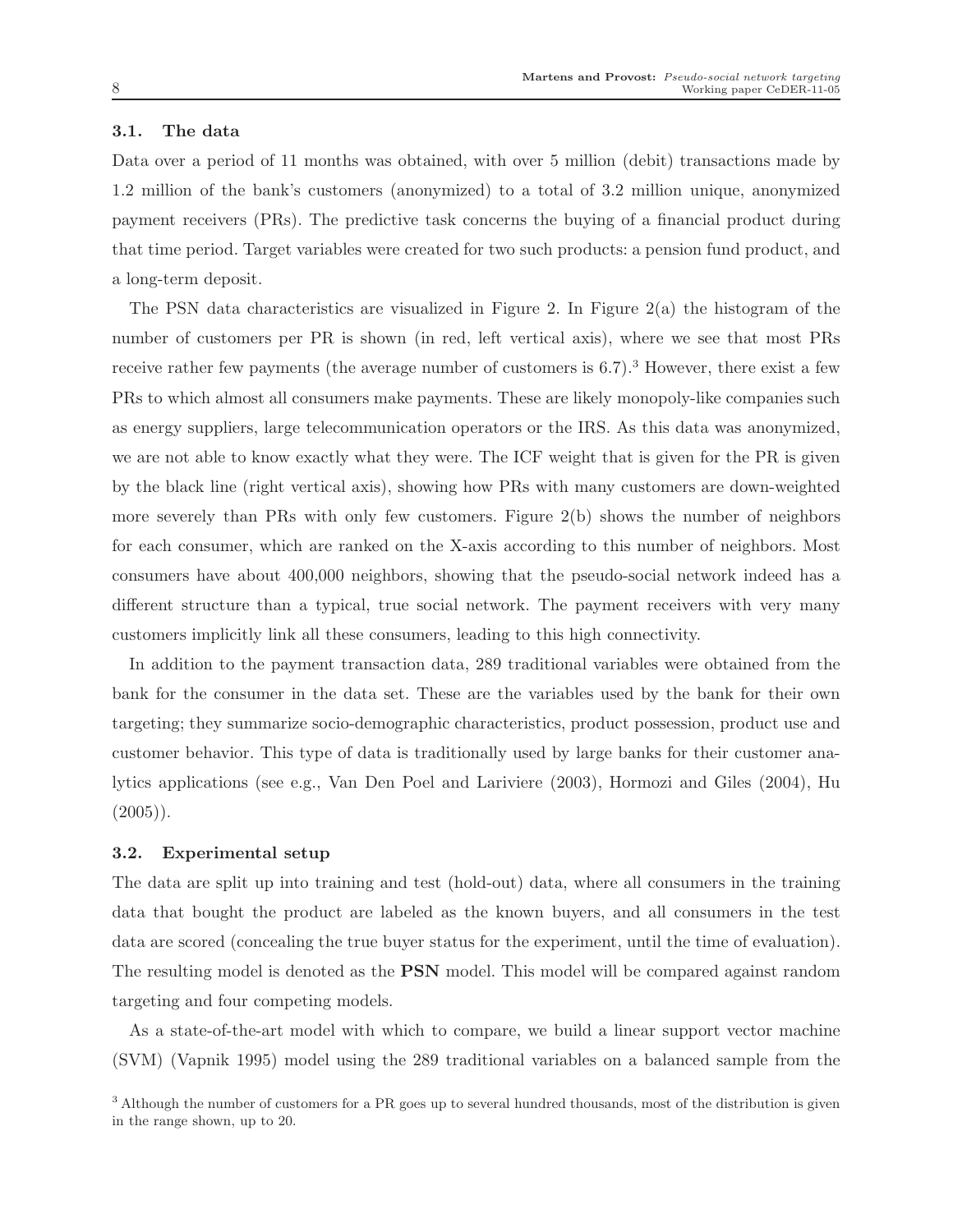

Figure 2 PSN data characteristics: (a) the histogram of the number of customers per payment receiver is given by the red bars, indicating most payment receivers have few customers. The corresponding ICF weight is given by the black line. In (b) the number of neighbors for each consumer are given, where the consumers are ranked according to this frequency on the X axis.

training set, including all the known buyers and just as many randomly selected non-buyer consumers. A forward input selection procedure based on the area under the ROC curve (AUC) was conducted to select a maximum of thirty variables.<sup>4</sup> A validation set (chosen as a third of the training set) is held out to determine the optimal number of variables and to optimize the SVM's regularization parameter using a gridsearch. Although more than just socio-demographic data (e.g., prior experience data) is included in this dataset, for simplicity we name the resulting model the linear Socio-Demographic  $(SD_{lin})$  model.

Additionally, a non-linear SVM is built using the radial basis function (RBF) kernel. The same training setup is used as for the linear SVM model, with the addition of also tuning the RBF bandwith parameter in the same manner as the regularization parameter. The RBF SVM model is denoted as  $SD_{RBF}$ .

We also assess another novel model. As described next, we create a combination of the PSN and the SD models, to assess to what extent the two models incorporate complementary information. Specifically, for this experiment we produce a linear combination of the two models' scores. The PSN output score is rescaled to the interval [0, 1] by subtracting the minimum and dividing over the range. All positive examples and just as many negative examples are chosen to create a balanced sample. Since a PSN score is only available for the test data, we are limited to estimating the combined model on test data. Therefore, we hold out a randomly selected 10% of the previously

<sup>4</sup> At thirty variables a plateau is visible in terms of AUC, as shown by Figure 10 in Appendix B.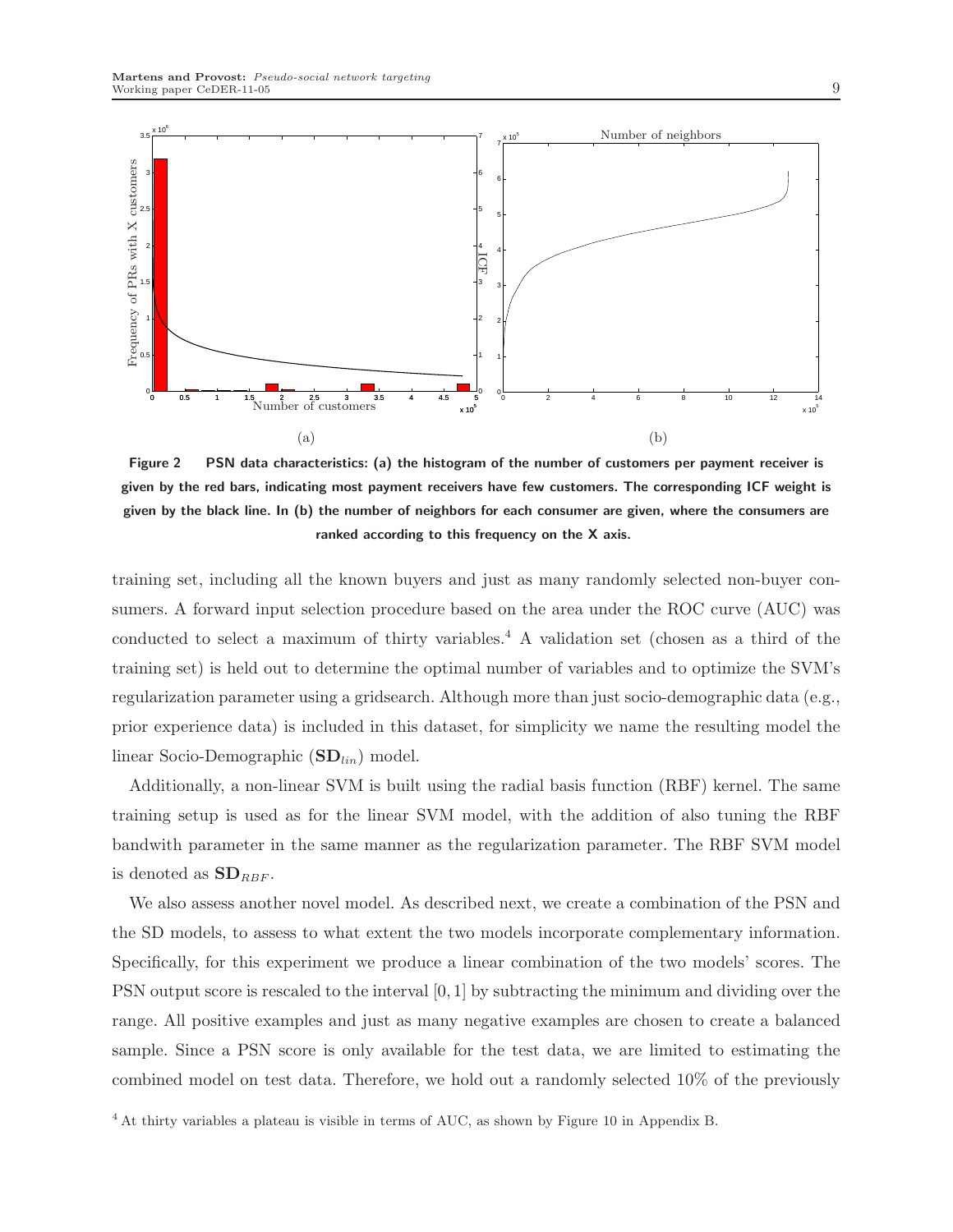defined test set to estimate the weights that combine the two output scores. The results are then based on the remaining 90% to evaluate the performance of all models. The model resulting from combining the PSN and linear SVM models is denoted  $\text{PSN} + \text{SD}_{lin}$ ; the combination with the RBF SVN is denoted as  $\text{PSN} + \text{SD}_{RBF}$ .

#### 3.3. Results: Lift

We now present results comparing these models in terms of the area under the ROC curve (AUC) (Fawcett 2006) and the lift (Linoff and Berry 2011) over random targeting. The lift over random targeting is defined as the ratio of the target response over the average response (corresponding to random targeting). For example, if 5% of the consumers are known buyers, and we are able to identify a segment (e.g., the 1% of consumers with the highest score) where the predicted response is 15%, a lift of 3 is obtained.

For the two products, Tables 2 and 3 report the average AUCs and the lifts at targeting thresholds of 1%, 5% and 10% averaged over 10 randomizations, each time using 80% of the data as training data and the remaining 20% as test data. The highest value for each of these performance metrics is shown in boldface. The PSN model seems to perform comparatively quite badly when viewed in terms of AUC. However, we see that it actually does extraordinarily well comparing the lifts at 1%. The PSN's lift then is comparable with the other models at 5%, and then worse at higher percentiles. This result is consistent for both products.

Using a one-sided paired t-test over the 10 randomizations, we find that the combined  $PSN+SD_{lin}$ model performs significantly better than the individual PSN and SD models for the AUC, lift at 5% and lift at  $10\%$  (all p-values  $\lt$  1e-5). For the lift at 1%, the PSN model performs best, significantly outperforming the SD model (p-value< 1e-5), though the difference with the combined method is less significant (p-value=  $0.02$ ). For product 2, the same techniques perform best, always significantly outperforming the others (all p-values  $\langle$  1e-5).

Thus, the PSN does a very good job at the high score range: the top-ranked consumers—those "closest" in the pseudo-social network—are indeed very likely to buy the product themselves. This is important because, given budget limitations, marketing campaigns are often limited to these very high percentiles.

Looking more deeply, the ROC and lift curves shown in Figure 3 illustrate this performance across all thresholds (for a chosen representative randomization). Indeed, the PSN performs very well at the top of the rankings, but once the high percentiles have been passed, the PSN model (solid line) performs quite badly, with the ROC curve becoming almost a straight line—indicating that the PSN model does not distinguish these consumers at all. The reason for this performance is that the PSN model only provides a non-trivial score to a few consumers (which seemingly are indeed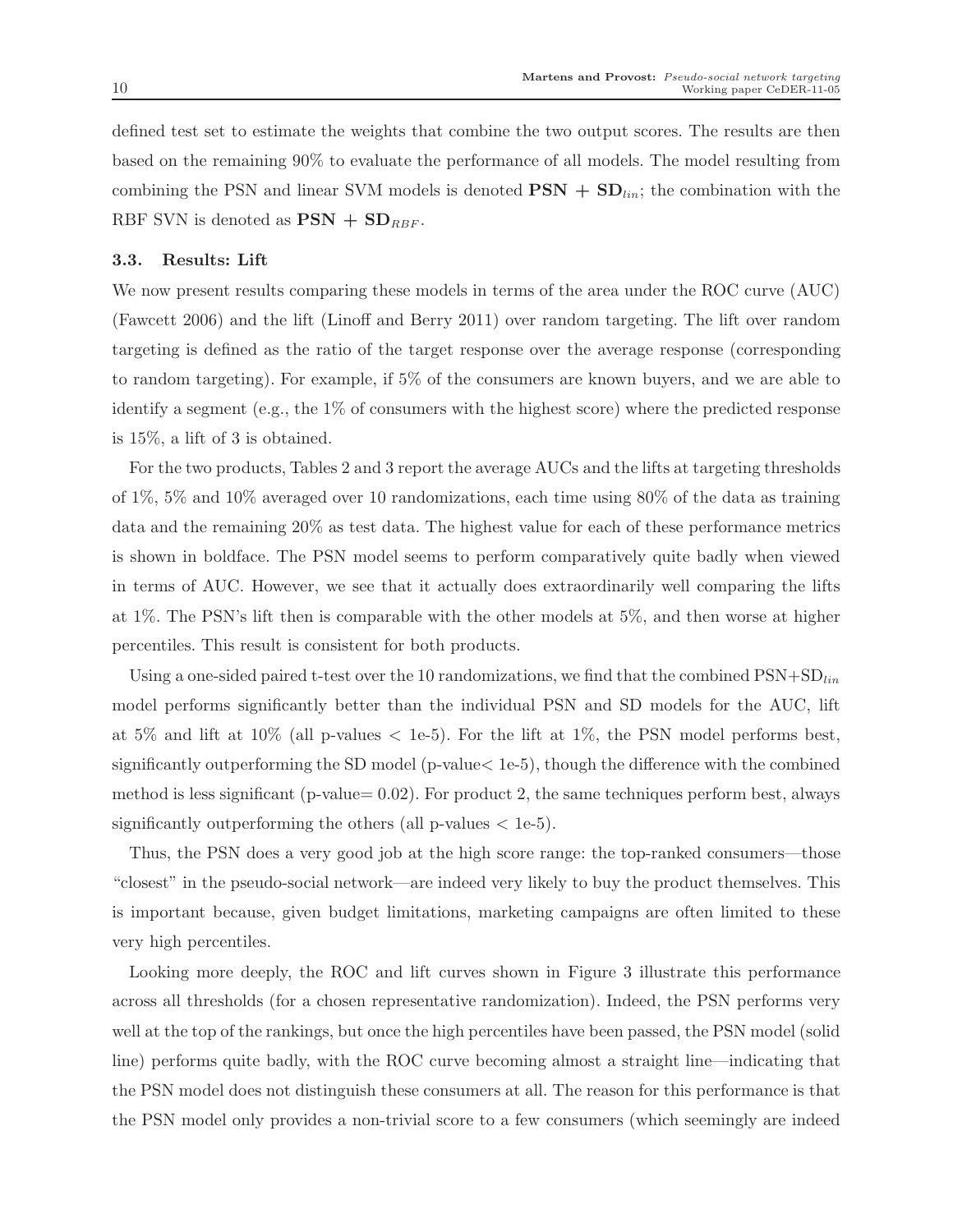|                                                   | AUC  |      |     | Lift 1% Lift 5% Lift 10% |  |  |
|---------------------------------------------------|------|------|-----|--------------------------|--|--|
| <b>PSN</b>                                        | 63.9 | 14.9 | 4.1 | 2.6                      |  |  |
| $SD_{lin}$                                        | 75.5 | 4.9  | 3.9 | 3.3                      |  |  |
| $PSN + SD_{lin}$                                  | 78.2 | 12.7 | 5.4 | 4.0                      |  |  |
| $SD_{RBF}$                                        | 77.6 | 4.8  | 4.3 | 3.6                      |  |  |
| $PSN + SD_{RBF}$                                  | 78.2 | 5.8  | 4.6 | 3.8                      |  |  |
| Table 2<br>Results product 1 - 80% training data. |      |      |     |                          |  |  |

|                  | AUC  |      |     | Lift $1\%$ Lift $5\%$ Lift $10\%$ |
|------------------|------|------|-----|-----------------------------------|
| <b>PSN</b>       | 71.7 | 31.8 | 7.6 |                                   |
| $SD_{lin}$       | 86.6 | 10.1 | 7.8 | 6.0                               |
| $PSN + SD_{lin}$ | 89.0 | 18.2 | 9.7 | 6.7                               |
| $SD_{RBF}$       | 87.3 | 10.2 | 7.8 | 6.2                               |
| $PSN + SD_{RBF}$ | 87.4 | 10.6 | 7.8 | 62                                |

Table 3 Results product 2 - 80% training data.

very likely candidates for the product). Because only the neighbors of known buyers are provided with a score, most of the social network remains unscored (see Appendix A for more details). More advanced network inference schemes, including collective inference (Macskassy and Provost 2007), may further improve the performance of inference over scores based only on immediate neighbors in the pseudo-social network. In contrast, the performance curve for the  $SD<sub>lin</sub>$  model (dotted line) exhibits a more typical shape, performing worse than the PSN model at the very high score range and better everywhere else.

The combined model  $(PSN + SD_{lin})$  performs strikingly well, over the entire score range. Thus the PSN score indeed has complementary predictive power to the traditional scoring. This result is particularly encouraging given the simplicity of the method we used to combine the two sorts of information. Designing a more sophisticated combining strategy may give considerable additional lift.

We include the non-linear RBF SVM models in part to ensure that the improvement of the  $PSN + SD_{lin}$  model is not simply the result of capturing non-linearities that are present in the data, but that also could have been captured by other techniques. For both products, the  $SD_{RBF}$ models outperform the linear ones in terms of AUC, indicating that some useful non-linearities are indeed present.<sup>5</sup> However, the RBF SVM performs worse than the linear model combined with PSN (PSN +  $SD<sub>lin</sub>$ ). Interestingly, combining the RBF SVM with the PSN does not yield comparable performance improvements; apparently the PSN scores are more complementary to the linear scores than to the non-linear ones. From the point of view of model comprehensibility this is encouraging, as the combined linear and PSN model can still be relatively easily explained to potential stakeholds (e.g., managers who must sign off on the use of the model), which is not

 $5$  The improved performance is in line with previous comparative studies (see e.g. Lessmann et al. (2008), Baesens et al. (2003))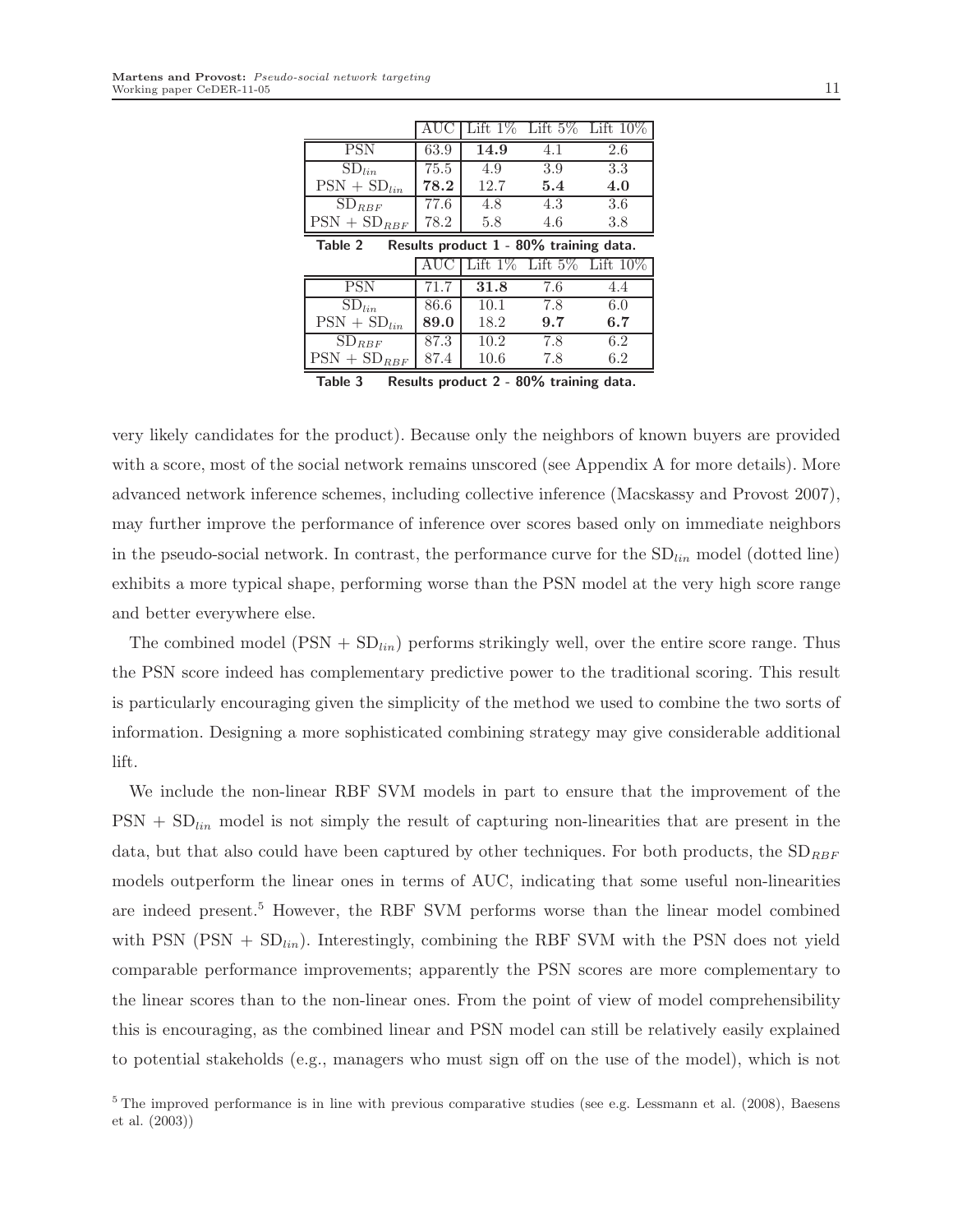the case when using the black-box RBF SVM model. We return to these issues in the discussion of directions for future research.

As the best results are obtained for the combined model  $PSN + SD_{lin}$  (both in terms of predictive behavior, comprehensibility and computational requirements), we focus on the performance of this model and its components on a single (representative) randomization in the additional analyses presented in the following sections. In the graphs, the SD models correspond to the linear  $SD_{lin}$ models.

#### 3.4. Results: Profit

Comparisons of lift and area under the ROC curve demonstrate that the PSN scores can add significantly to the predictive power of targeting models. Nonetheless, the level of managerial impact depends on the potential additional profit that would be generated. Therefore, in this section we extend the comparison to the estimated (improvement in) profits of the models. Extending holdout results such as these on observational data to the estimated profit of an actual campaign requires making assumptions about the generalization performance of the models. We will make the assumptions precise next. The main idea is that the models' lifts in finding new buyers will be similar to their lifts in identifying hidden buyers in holdout data.<sup>6</sup>

3.4.1. Comparing estimated profits. As described above when comparing model lifts, a targeting model typically is applied to rank the members of a targeting population by the score received by the model. Then some portion of the highest-ranking members are targeted (e.g., sent an offer, solicited by a customer service representative, etc.). To estimate the profit of such a campaign we need to specify the following quantities (Piatetsky-Shapiro and Masand 1999):

•  $N$ : the total number of consumers in the targeting population, some subset of whom will be targeted;

•  $P$ : the targeting threshold, indicating the top percentile of the ranking that will be targeted;

 $\bullet$  T: the base rate: the fraction of consumers in the population as a whole, who would exhibit the desired behavior if targeted (i.e., response to offer, in this case the percentage that will purchase if targeted);

- $B$ : the benefit of an accepted offer by a targeted consumer (assumed here to be constant);
- C: the cost of making an offer to a consumer, whether accepted or not.

So, to make our assumptions on model generalization performance precise, we will allow that the size of the population could be different in the targeting environment, and that the base rate of responders may be different from the base rate in the observational data. However, the lift

<sup>6</sup> We have found no research looking specifically at this seemingly important question. Please send us pointers if you know of relevant work.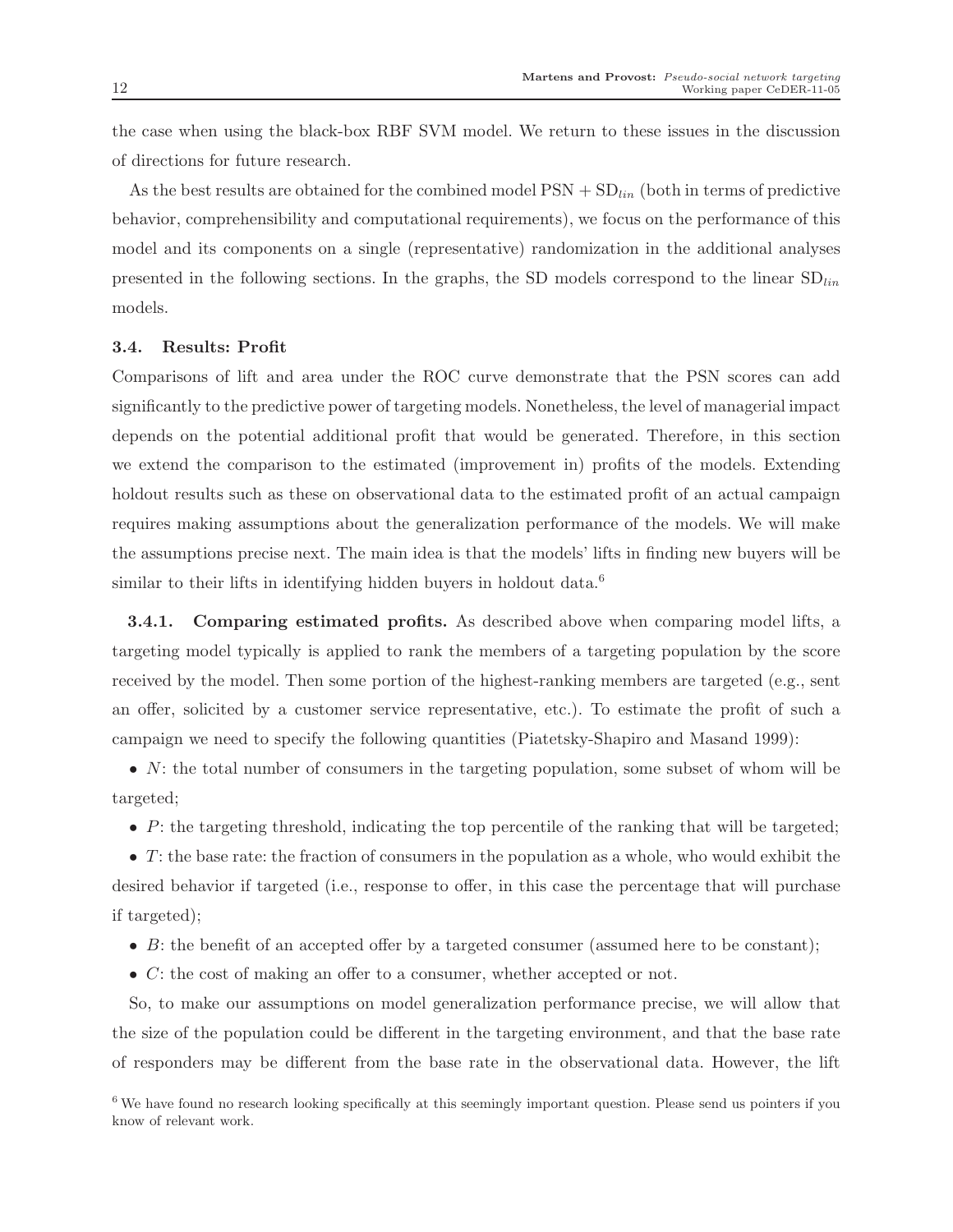

Figure 3 ROC (left) and lift curves (right) for the pseudo-social network (PSN) model, the model with traditional characteristics, including sociodemographic data  $(SD_{lin})$  and the combined model (PSN + SD $_{lin}$ ).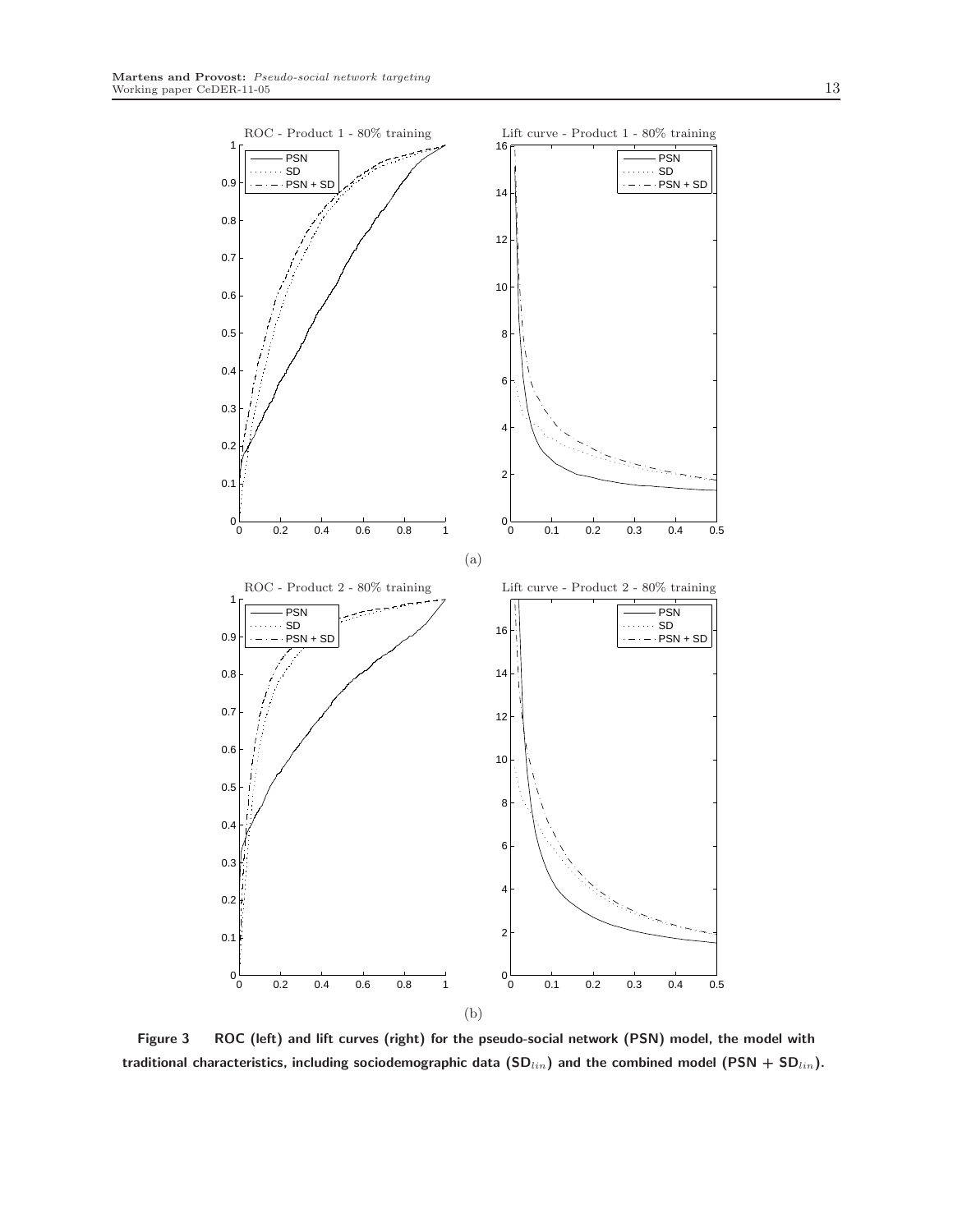$Lift(P)$  over random targeting of a model at a particular targeting threshold is the same as we have observed.

The profit of a response model when making an offer to the top  $P$  percent of all consumers (those with the highest output score) can be factored in terms of model lift, as defined by Eq. (5). This calculates the benefits of all  $N \cdot P \cdot T \cdot Lift(P)$  targeted consumers that actually accept the offer, minus the costs incurred by making an offer to  $N \cdot P$  consumers.

$$
Profit = N \cdot P \cdot (T \cdot Lift(P) \cdot B - C) \tag{5}
$$

Given Eq. (5) we can compare the profits of different models at different targeting thresholds, for different business scenarios  $\{N, P, T, B, C\}$  and estimate the improvement in profit from using a model with better lift. Often in practice targeting thresholds are determined by budget constraints. However, pragmatics aside, if we are going to compare two models overall, the percentile P for each should be chosen such that that model's profit is maximized, and hence is dependent on all the aforementioned parameters. Two models will not necessarily maximize profits at the same percentile threshold (since their lift trajectories may be quite different).

For our two products, we queried the domain experts at the bank for values for the business scenario parameters (rounded for confidentiality reasons). The results that follow should be considered to be an example, under the assumption that these values are reasonable.

- $N = 10^6$
- $T_{P_1} = T_{P_2} = 0.01$
- Benefit (in  $\epsilon$ ):

— Product 1 (pension fund): Each year a customer pays on average  $500\epsilon$ ; assume the bank gets 1% transaction cost. More importantly, customer lifetime value increases substantially as this is a very long-term product, therefore:

 $*$   $B_{P1}$ lowerbound  $=$  5 \*  $B_{P1}$ <sub>upperbound</sub> = 1000  $*$   $B_{P1}$ <sub>estimated</sub> = 500

— Product 2 (long term deposit account): the return depends on the market, estimated between 0.1 and 1%. The average investment will be between  $5000\epsilon$  and  $50,000\epsilon$ :

\*  $B_{P2}$ lowerbound = 5000 \* 0.001 = 5 \*  $B_{P2}$ <sub>upperbound</sub> =  $50000 * 0.01 = 500$  $*$   $B_{P2}$  estimated  $=$  300

• Cost (in  $\epsilon$ ): the cost of making an offer is the same for both products and limited to sending out a letter or folder, plus the amortized costs of the design of the campaign and the time of bank managers that talk to the responding consumers.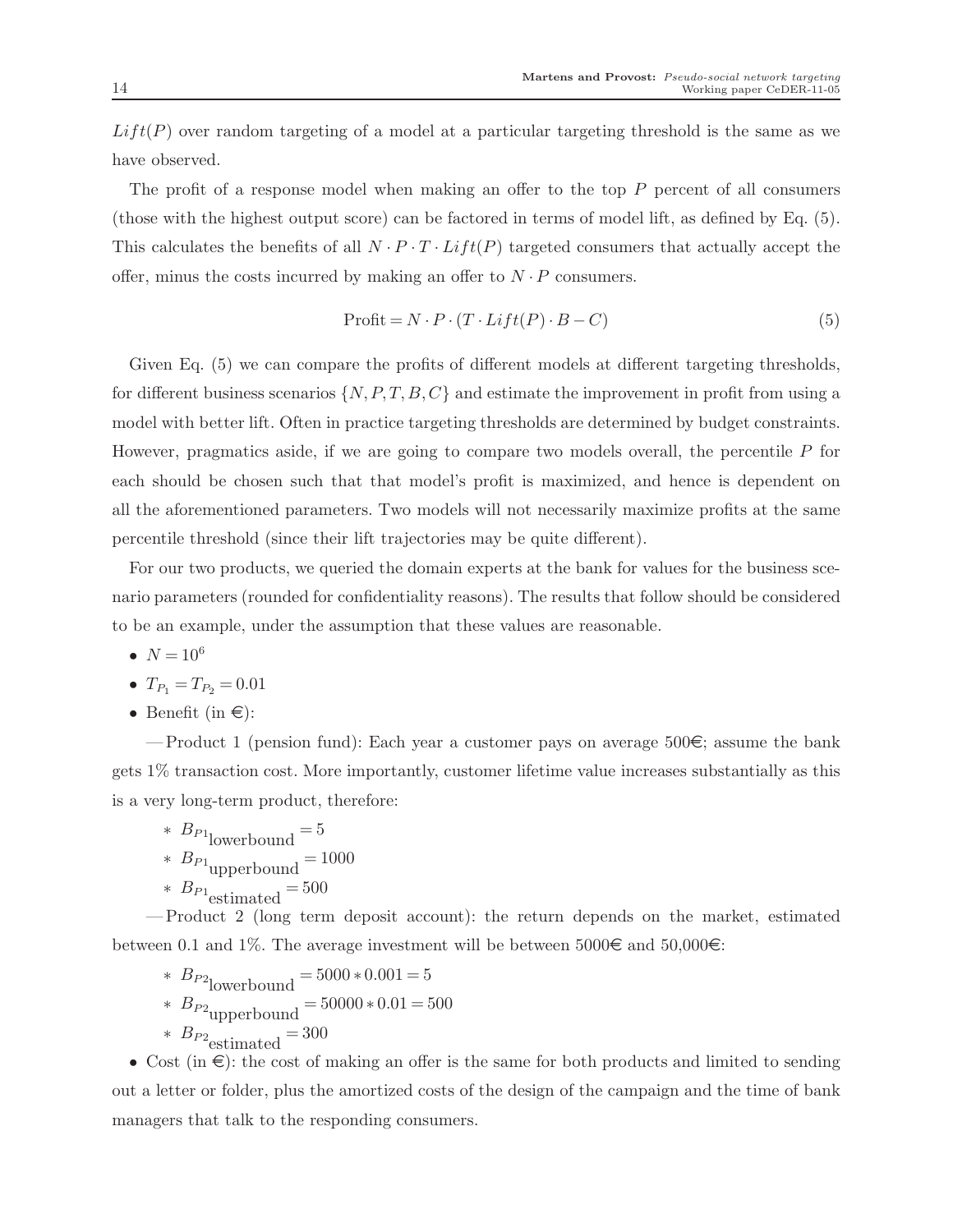Figure 4(a) shows the estimated profit trajectories for product 1 for the three models (PSN,  $SD_{lin}$ , PSN+SD<sub>lin</sub>) as the targeting threshold is varied, using the estimated values of 500  $\in$  as the benefit of an accepted offer and  $3 \in \mathbb{R}$  the cost of making an offer.

For thresholds corresponding to small campaigns (very low values for  $P$ ), the strikingly higher lifts observed above for the PSN-based models translate into substantially higher profits. As P increases so does profit, but with decreasing marginal increases as the lift decreases. As would be expected, at some point the costs outweigh the benefits and the increases in profit stop and eventually reverse. For this product and these particular business parameters, this is around  $P =$ 35% for the PSN+SD<sub>lin</sub> model. Here the highest profit is 2,177,692 $\epsilon$ , obtained by the PSN+SD<sub>lin</sub> model, which is  $114,323 \in \text{more than the SD}_{lin}$  model at that percentile. When we compare the maximum profit of the  $PSN+SD<sub>lin</sub>$  model and the maximum profit of the  $SD<sub>lin</sub>$  model, which are obtained at different percentiles, profit improvements of the same order are achieved  $(98,262\epsilon)$ .

The figure also shows the maximum profit achieved for the PSN for each scenario and the difference in profits as compared to the traditional  $SD<sub>lin</sub>$  model (in the figure: Delta profit PSN *over SD*), as well as the maximal difference in profit between the  $PSN+SD<sub>lin</sub>$  and  $SD<sub>lin</sub>$  model (*Max delta profit PSN over SD*). Figure 4(b) shows the result when we double the estimated cost C to  $6 \in \mathbb{R}$  which of course lowers the profits and leads to a smaller set of targets (smaller percentage of the population) to be chosen to achieve maximal profit. Since the PSN model (and  $PSN+SD<sub>lin</sub>$  combination) performs best comparatively at the lower percentiles, the improvement of the combined model  $\text{PSN}+\text{SD}_{lin}$  is even higher  $(276,454\epsilon)$  even though the total profit is lower. The profit curves for product 2 are shown in Figure 5, with an additional  $129,722 \in \mathbb{R}$  in profits achieved by the combined  $PSN+SD<sub>lin</sub>$  model at the threshold corresponding to the maximum profit. Comparing the maximum profits of the  $PSN+SD<sub>lin</sub>$  model and the maximum profit of the  $SD<sub>lin</sub>$  model, we again observe an improvement of the same order (123,067 $\epsilon$ ).

Thus, for both products and for different cost settings, the maximum profit obtained by the combined model is greater than that obtained by the traditional model. More importantly, perhaps, for smaller campaigns—e.g., where less than 10% of all the bank's customers are targeted—the differences in profits over the traditional models are substantial.

Returning briefly to the particular business parameters chosen: for a particular bank (number of customers fixed), the expected profit depends on  $T$ , the lift curve, and the estimated parameters B and C. For niche products with few customers (lower  $T$ ), the optimal profit will be obtained at low percentiles, where the profit improvements are large. Similarly, as the cost per offer goes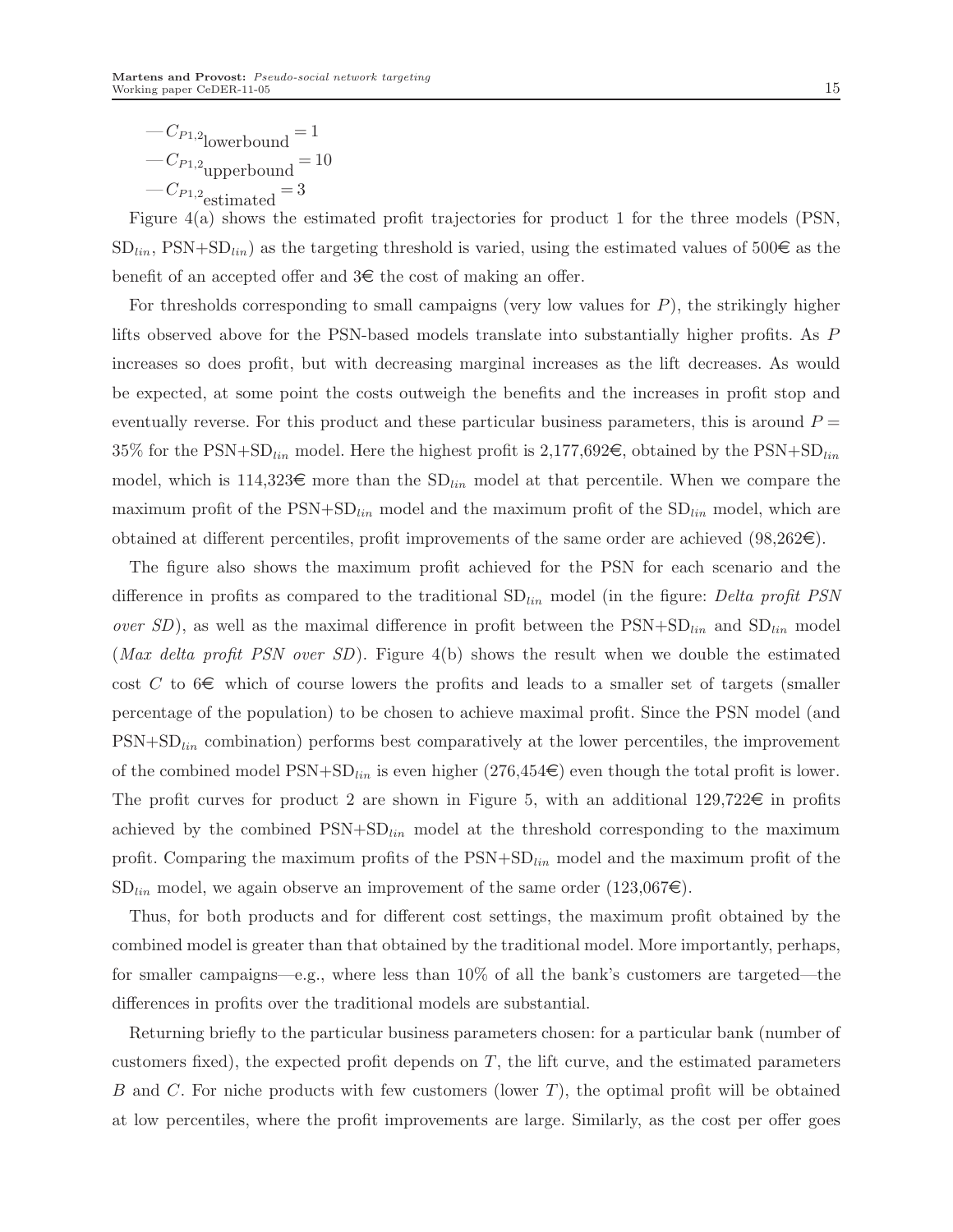up or the benefit per accepted offer goes down, the optimal profit is obtained by addressing fewer consumers, hence at the lower percentiles where the additional profit of the PSN-based models is larger. Figure 6 and 7 shows results over varying benefits and costs, limited by the range of values defined by the lower and upper bounds provided by the domain experts. The extra profit achieved by using the  $PSN+SD<sub>lin</sub>$  model runs up to close to 500,000€ for a campaign of single product.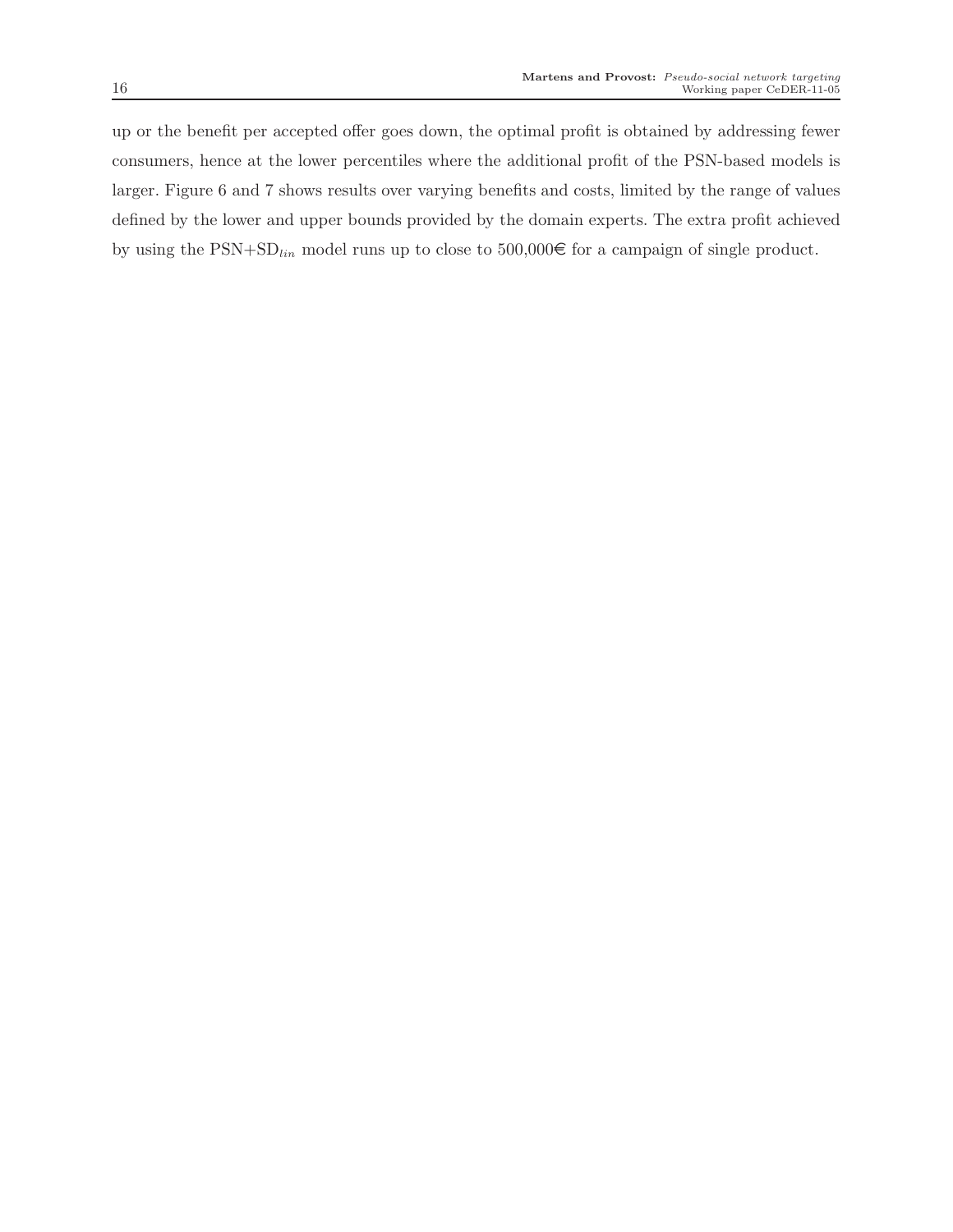

Figure 4 Profits for product 1 for an increasing percent P of consumers that an offer is made to. The profit at the lower quantile is highest for the PSN model, while the overall profit is largest for the combined PSN + SD $_{lin}$ model. The increase in profit compared to using the traditional  $SD_{lin}$  model is shown in the figures. These profits are based on an estimated benefit (B) of an accepted offer by a consumer and an estimated cost (C) of making an offer to a consumer. These values are shown in the titles of the plots (in this case  $B = 500$  and  $C = 3$  or 6).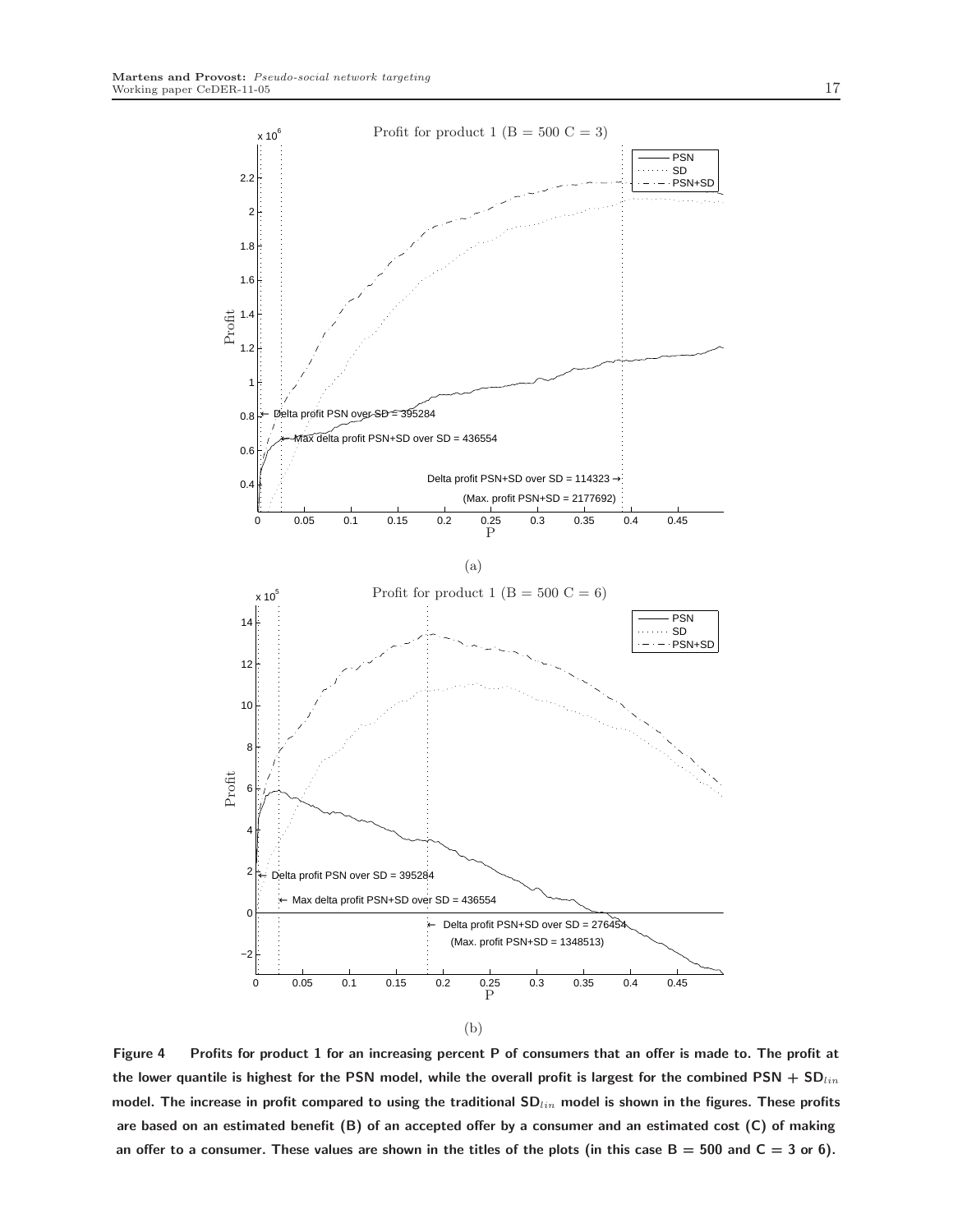

Figure 5 Profit trajectories for product 2 with  $B = 300$  and  $C = 3$  or 6.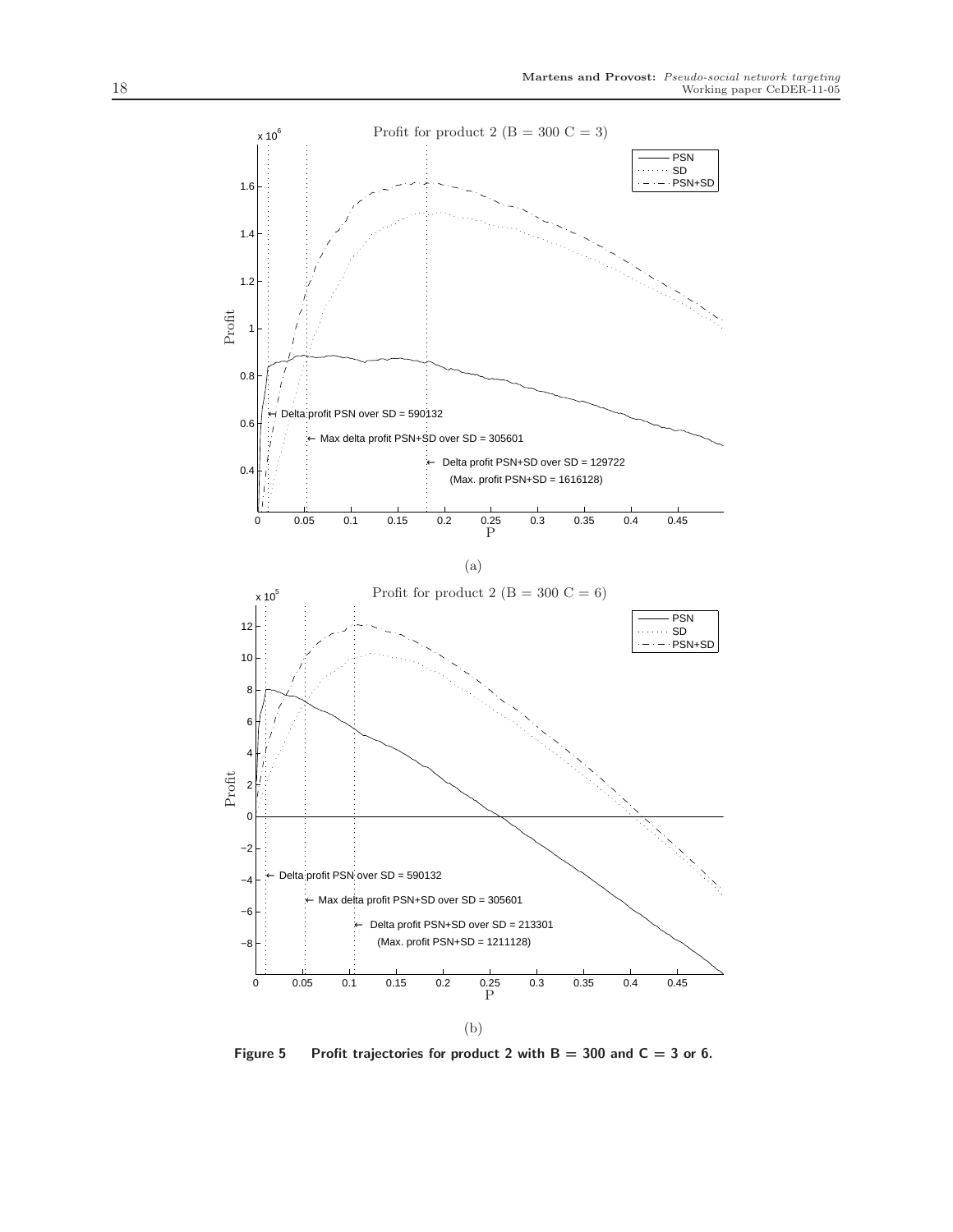

(a) Profit improvement of  $\text{PSN}+\text{SD}_{lin}$  model over  $\text{SD}_{lin}$ model.



(b) Percentile at which profit is maximized.



(c) The maximal profit achieved.

Figure 6 Product 1: The profit improvement of our approach (PSN+SD $_{lin}$ ) over the SD $_{lin}$  model (a), the optimal percentile (b), and the maximum profit (c) over a range of benefits (B) and costs for an offer (C).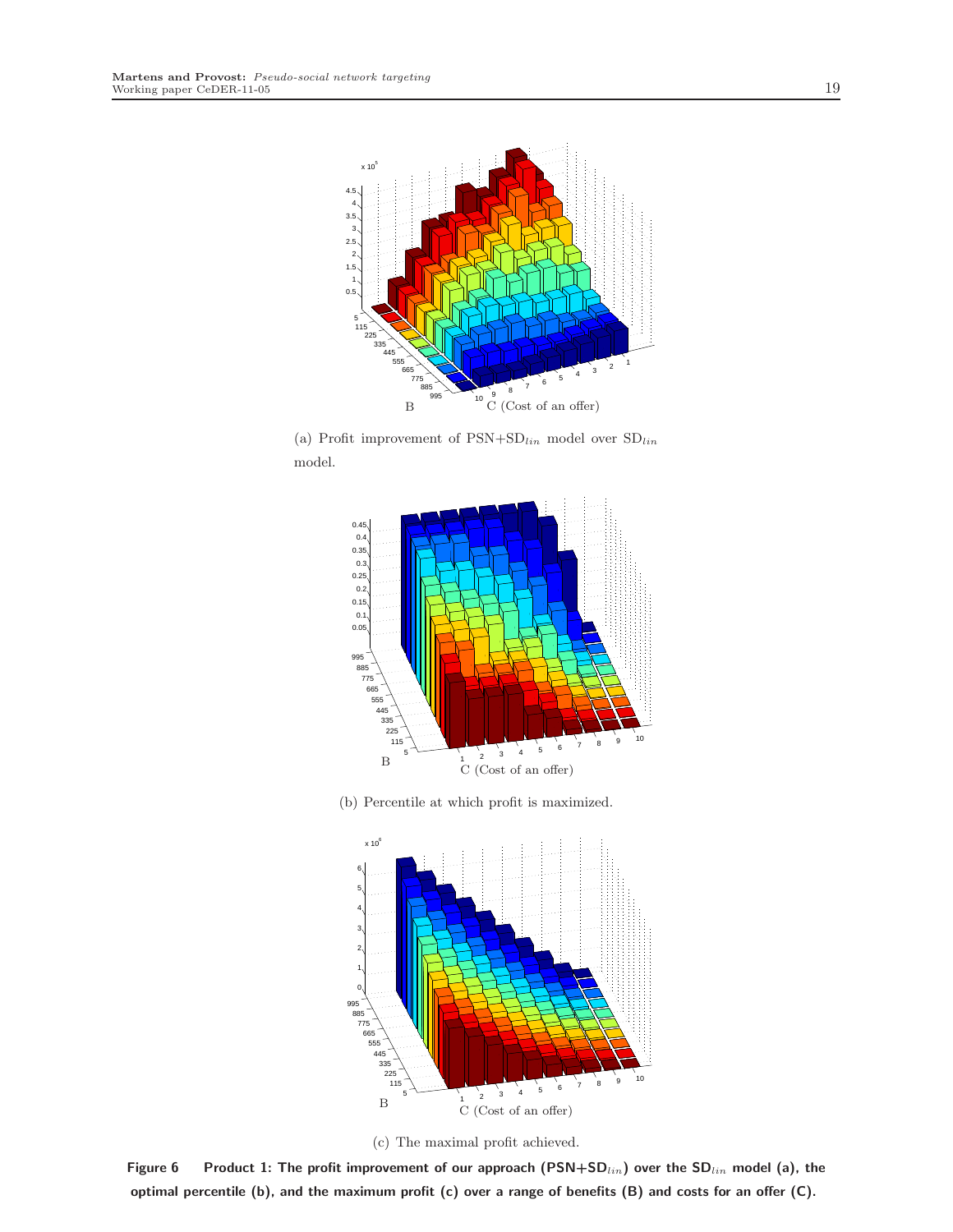

(a) Profit improvement of  $\text{PSN}+\text{SD}_{lin}$  model over  $\text{SD}_{lin}$ model.



(b) Percentile at which profit is maximized.





Figure 7 Product 2: The profit improvement of our approach (PSN+SD $_{lin}$ ) over the SD $_{lin}$  model (a), the optimal percentile (b), and the maximum profit (c) over a range of benefits (B) and costs for an offer (C).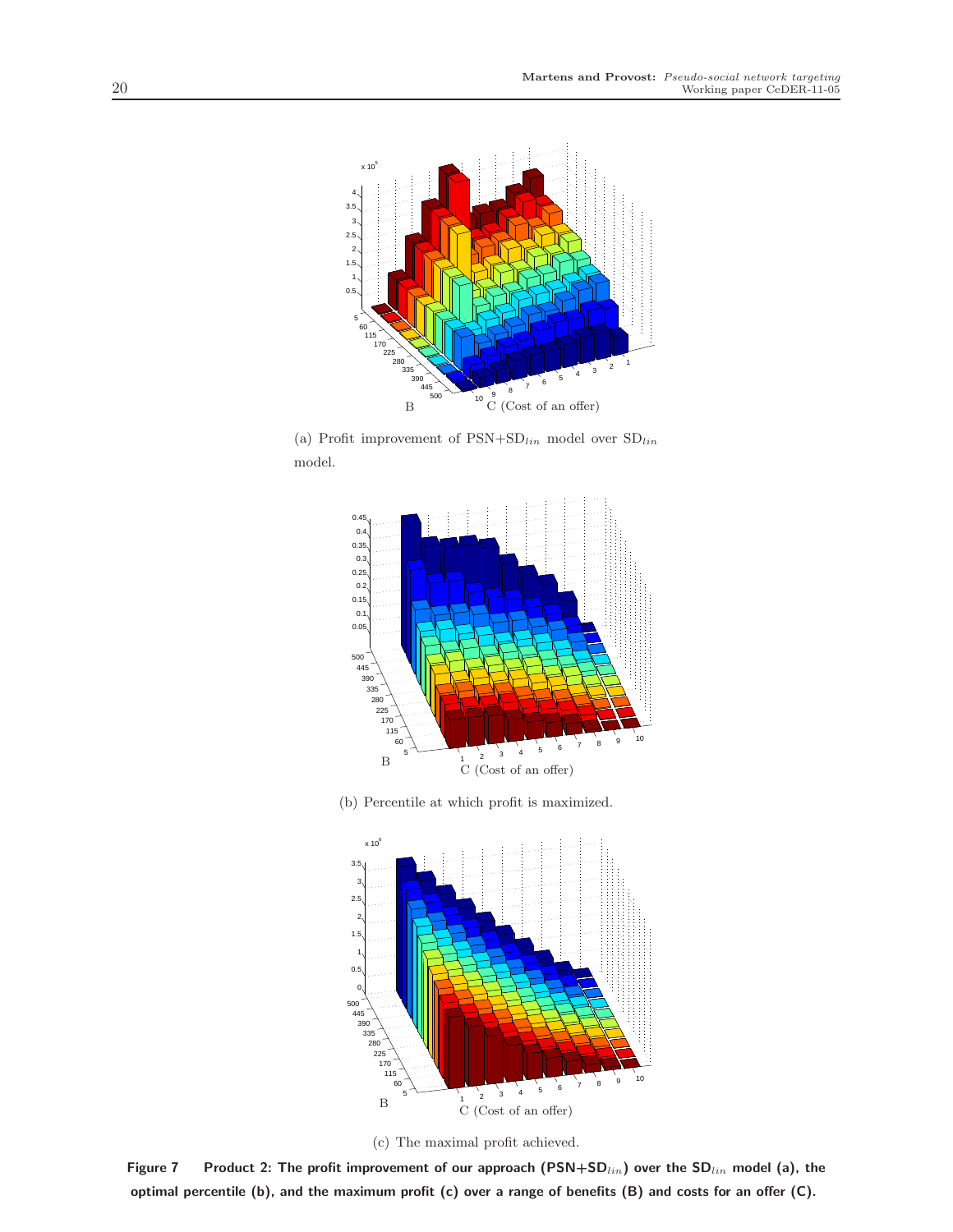#### 3.5. The effect of more data

Given these results, we should consider that they are generated on a subset of the data—that provided by the bank for this study. It therefore is important to try to understand how the lifts of the different models would be affected by having more data (as the bank would in practice). In theory, the PSN models should be affected strongly by the amount of data available: more data means more connections among consumers as well as more known buyers becoming available for inference; both will lead to lower estimation variance (and thus lower error) in the scores. Most strikingly, many consumers for which the PSN score would be zero due to no connection to any buyer would with more data receive a non-zero score. Since this study is based on a sample of data, it may be that the results are conservative compared with what might be expected across a large bank's entire customer base (which could be one or two orders of magnitude larger).

We can assess the effect of the data size within the range of our sample by simulating different data sizes. In Figure 8 we show the evolution of the performance metrics for the models (PSN,  $SD<sub>lin</sub>$  and  $PSN+SD<sub>lin</sub>$  as we increase the training data.<sup>7</sup> As expected, the AUCs and lifts for the PSN model (solid line) increase as we increase the number of known buyers, and do so relatively constantly across the entire range. As noted above, as more known buyers become linked, more consumers in the network will receive a non-trivial score. This striking improvement trend is not observed for any of the performance metrics for the  $SD<sub>lin</sub>$  model, for either product. As is typically observed in predictive modeling applications (see e.g. Perlich et al. (2003)), after a certain point the marginal performance improvements obtained by adding more training data become very small.

This indicates that we should expect further model improvements for the PSN model (and the combined  $PSN+SD<sub>lin</sub>$  model) with larger data sets, even though here we already have data on a very large number of consumers. If this trend does continue for orders of magnitude more data, this argues that the largest banks have a remarkable "data asset" from which they could get a much higher return than banks with smaller customer bases.

Albeit a step removed from the main claims of this paper, it nonetheless is important to assess whether computational cost would prohibit the practical use of the new techiques on massive data sets. In fact, inference using the PSN-based techniques is quite efficient. For all of our experiments, inference over the entire data set took less than an hour.<sup>8</sup> As the data size grows, as expected PSN inference time shows a linear increase. Most time is spent on the initial preprocessing of the data, going from payment transaction data to the lists of customers for each payment receiver (as

<sup>7</sup> For this experiment, for each training size we use all remaining data as testing data. Note that we are unable to assess the performance with 100% training data, as no more test data would be available to score.

<sup>8</sup> Experiments are conducted on an Intel Core 2 Quad (3 GHz) PC with 8GB RAM. The PSN procedure is implemented in Matlab, so the run time could likely be improved substantially. The linear and RBF SVM models are built using the LIBLINEAR and LIBSVM packages respectively (Fan et al. 2008, Chang and Lin 2001).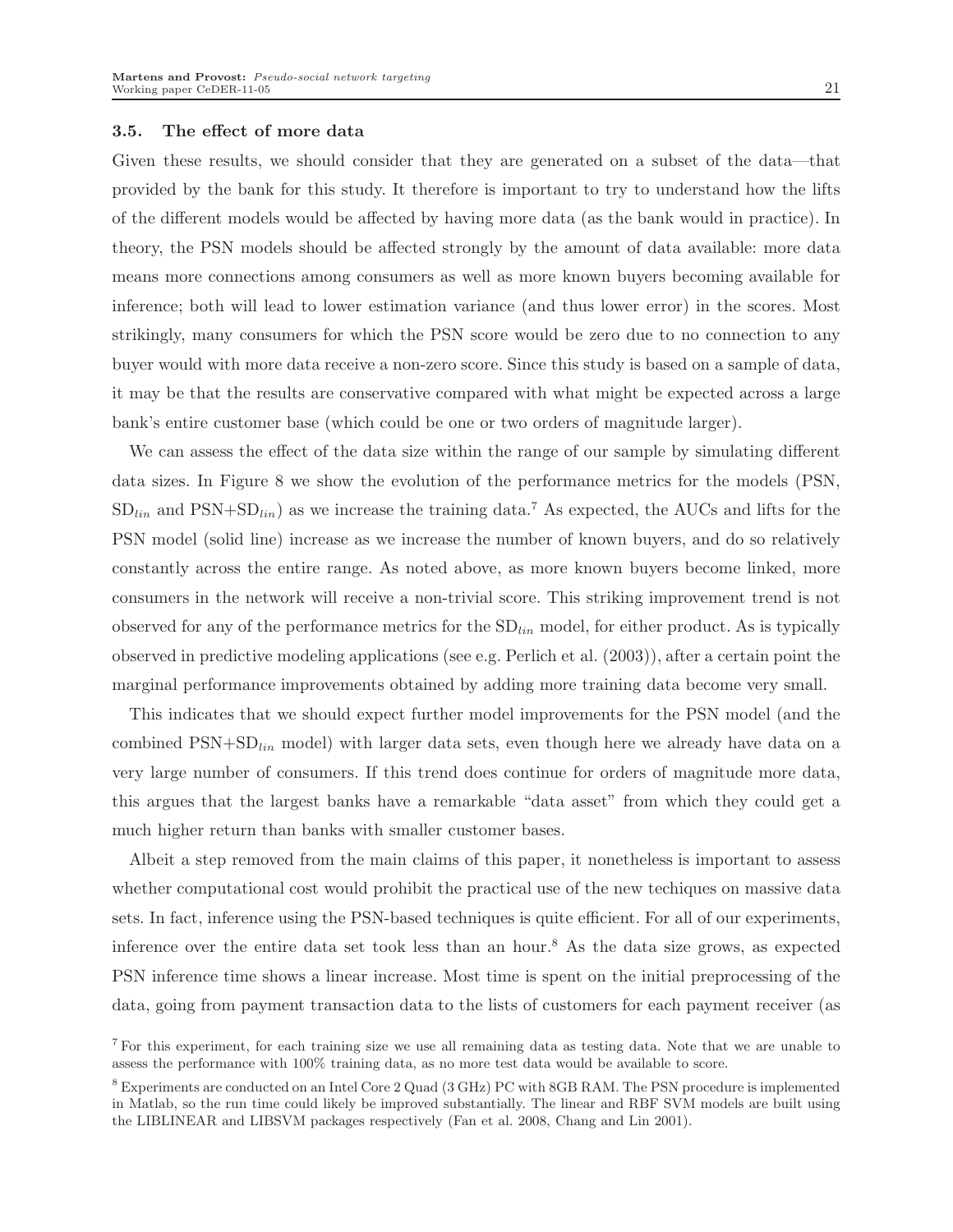

Figure 8 Learning curves: performance metrics on the test set for product 1 (left) and product 2 (right) for increasing training size. For the PSN (and combined  $PSN+SD_{lin}$  model) the performance keeps on improving as we add training data, unlike for the  $SD_{lin}$  model. This indicates we can expect further performance improvements with larger data sets.

previously shown in Table 1). For our experiments, this requires about a day of computations to incrementally read in and process the transactions.<sup>9</sup> It should be noted that since the PSN model can be built incrementally, as new data become available the model can be updated efficiently.

#### 3.6. Privacy-friendly

A somewhat surprising aspect of the PSN targeting is that it can be remarkably privacy friendly, in contrast to how it may seem prima facie. For the PSN component, the only data required are as follows.

<sup>9</sup> NB: Presumably, a large bank with one or two orders of magnitude more data would not be running on a desktop PC.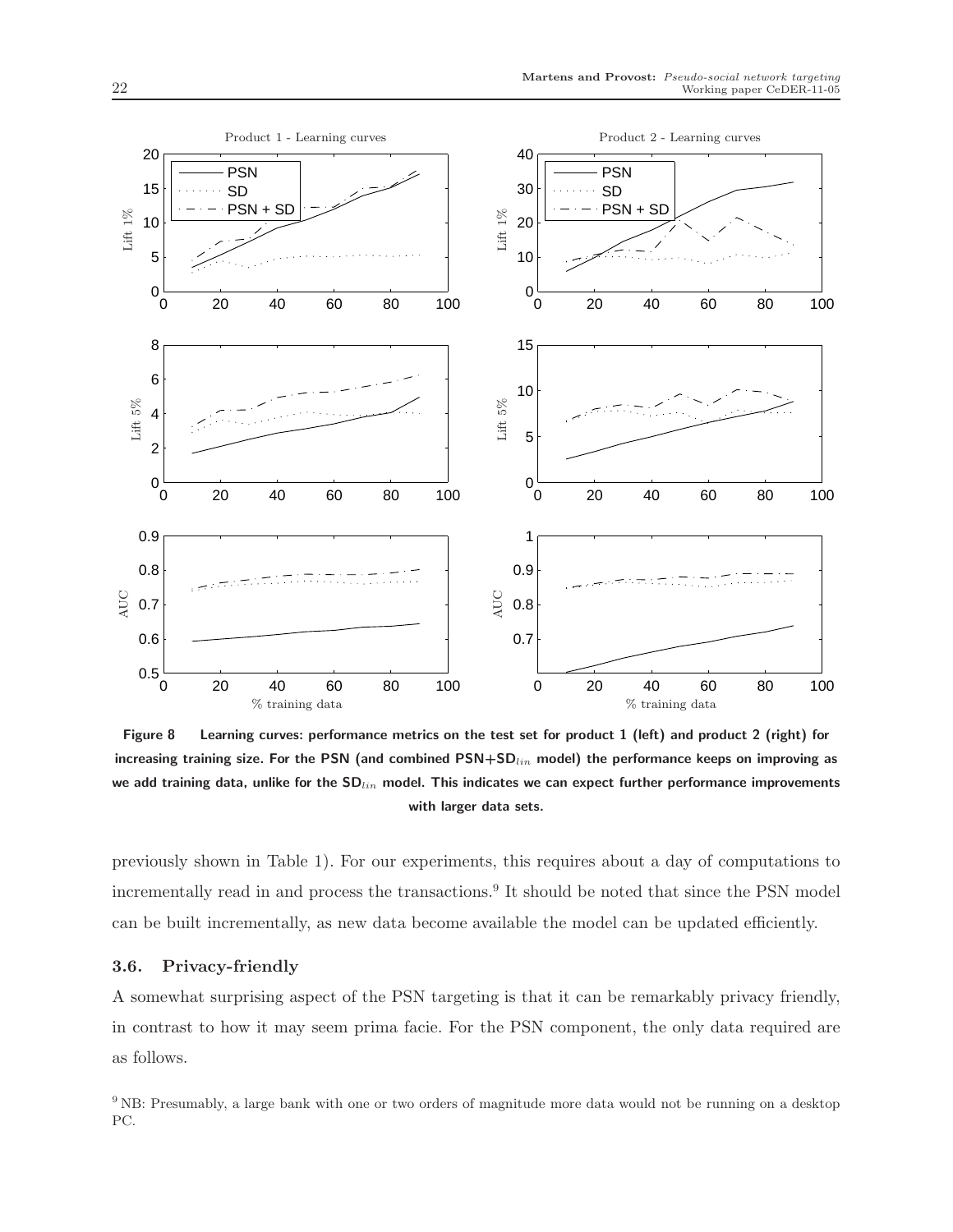1. Anonymized transaction log: a list of anonymized payment transactions, denoting for each transaction the following attributes:

- Consumers (anonymized, but reversible for targeting),
- Non-consumer payment receiver/originator (anonymized; no need to be reversible),
- Timestamp (potentially),
- Amount (potentially),
- 2. The target values for a set of anonymized known buyers.

The consumers as well as the non-consumers in the network can be identified by random numbers (a "hash"), not needing any name or account number. In the case of the consumers, the hash would be reversible in order actually to target. However, the reversal could be limited to a protected, task-specific environment. This privacy friendliness is a very attractive feature in a banking setting as it allows consumers' names and payment information to be hidden from modelers and analysts, until the point that certain consumers would be targeted for a campaign. In addition, the PSN data would be useless to almost any recipient in the case of a data breach. As we have seen, additional data on consumer characteristics, as with traditional SD data, can improve predictive performance. Managers should keep in mind the concomitant additional privacy risk.

#### 3.7. Alternative PSN designs

In this paper we presented the general idea of pseudo-social network targeting, as well as a specific design and application to a real bank data. For completeness, some alternative designs choices are described below. In short, we can distinguish between the money transfer data to consider, the definition of a link, the weights of a payment receiver (or payment originator), and the method of calculating scores.

Money transfer data to consider. A broad range of money transfers types exist: credit and debit payments, money withdrawals, check payments or any other form of registered money transfer. For each, we can use both the money transfer originators and/or receivers to define links.

Defining links. Using money transfer data, links could be defined using any combination of the different types, using additional data available about the money transfer and/or using only a subset of these transactions. Similarity in monetary values can be used to further refine links' strengths. Often comment fields also accompany money transfers, which could be used with text mining algorithms to define links as well. Further, if attributes are available about the payment receivers or payment sources, these attributes could further affect link strength (e.g., if certain types of payment receivers tend to have more predictive influence).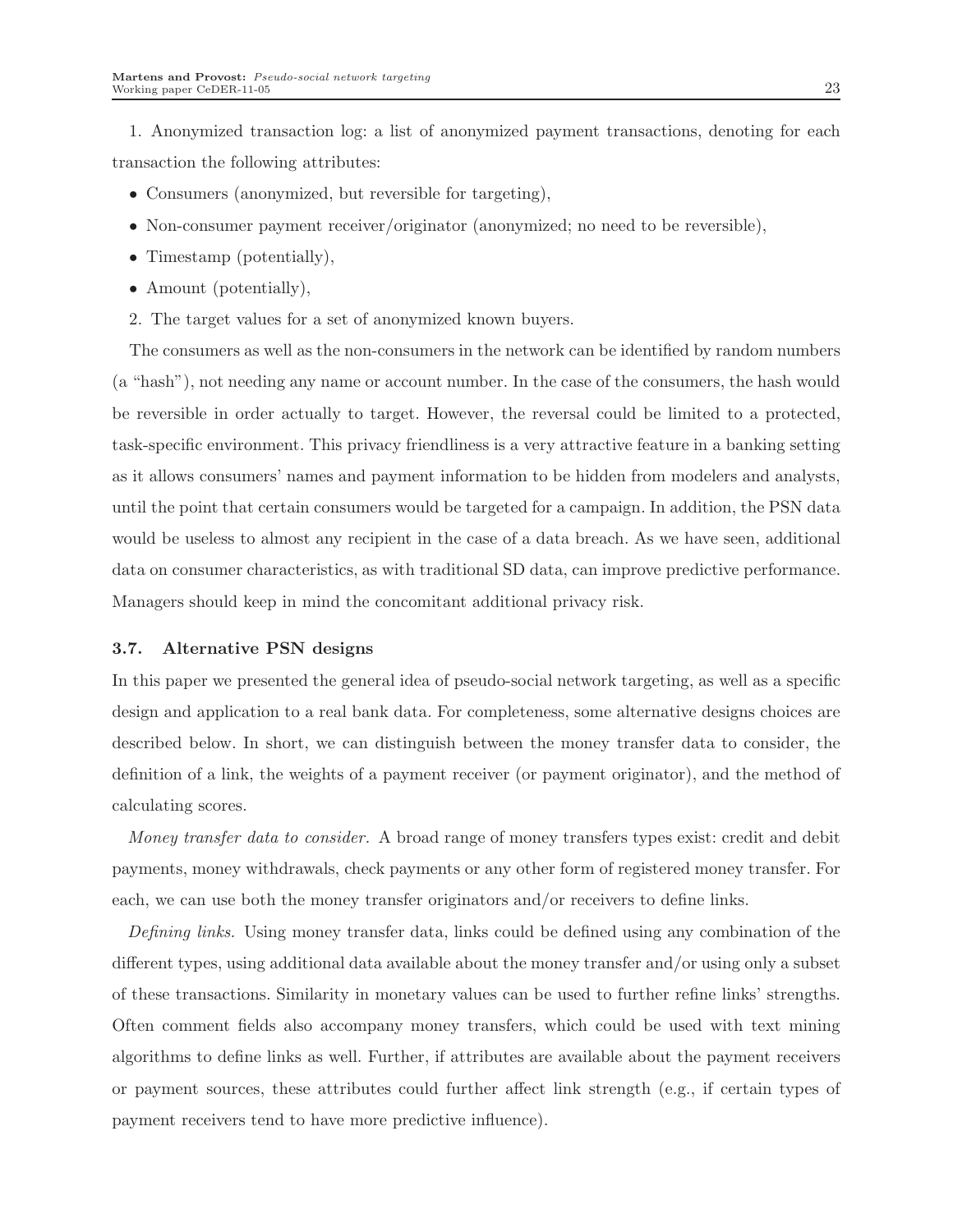Defining scores. The final calculation of the output score for a consumer is defined by the neighbors in the PSN: those consumers with a shared money transfer receiver/originator. In the proposed, specific implementation the strength of a link is the sum of the ICF of all shared payment receivers. In the formula, this is the multiplier—number of known buyers over number of consumers—for a single payment receiver. One could include as well negative multipliers, where payment receivers with very few known buyers actually lower the score. Additionally, schemes to learn optimal weights for each payment receiver could improve this further.

For regression tasks, such as customer lifetime value or share of wallet prediction, the scores will be defined similarly, effectively combining the distribution of the output values of the neighbors, which is discrete for classification tasks (and in the example case defined as the average, weighted by the strengths of the links) and continuous for regression tasks.

More advanced learning schemes can be applied to the constructed PSN to calculate scores, for example those using neighbors of higher degree (neighbors of neighbors, and beyond), and using more sophisticated network modeling with collective inference (Macskassy and Provost 2007).

#### 4. Related work

This work builds on several prior studies of using network data for marketing purposes, and more generally, for making predictions about consumers. We will describe the main relationships between these studies and the present work next. To our knowledge, no prior work has presented the formulation of a consumer network based on money transfer links for the purpose of building or augmenting targeting models.

One main advance of the present work is the extension of predictive modeling based on consumer network data much more broadly off-line, and particularly to the banking sector. Little existing research makes use of large-scale off-line data on consumer transactions to form network data to build or augment targeting models. The main exception is the use of telecommunication links to approximate the (true) social network among consumers. Using such networks, prior work has shown that network neighbors—those consumers linked to a known buyer—adopt the service at a rate 3-5 times greater than non-network neighbors selected by the best practices of the firm's marketing team, including sophisticated predictive modeling, and that more sophisticated socialnetwork modeling can improve the performance further (Hill et al. 2006, Doyle 2008). Dasgupta et al. (2008) and Doyle (2008) use the same sort of network data to significantly improve churn modeling. An off-line social network is also built by Iyengar et al. (2011), who use mail surveys of doctors to define a social network among them and report on the existence of product adoption contagion effects. As the basis is survey data, the scale of course is much smaller and the social network is a true one.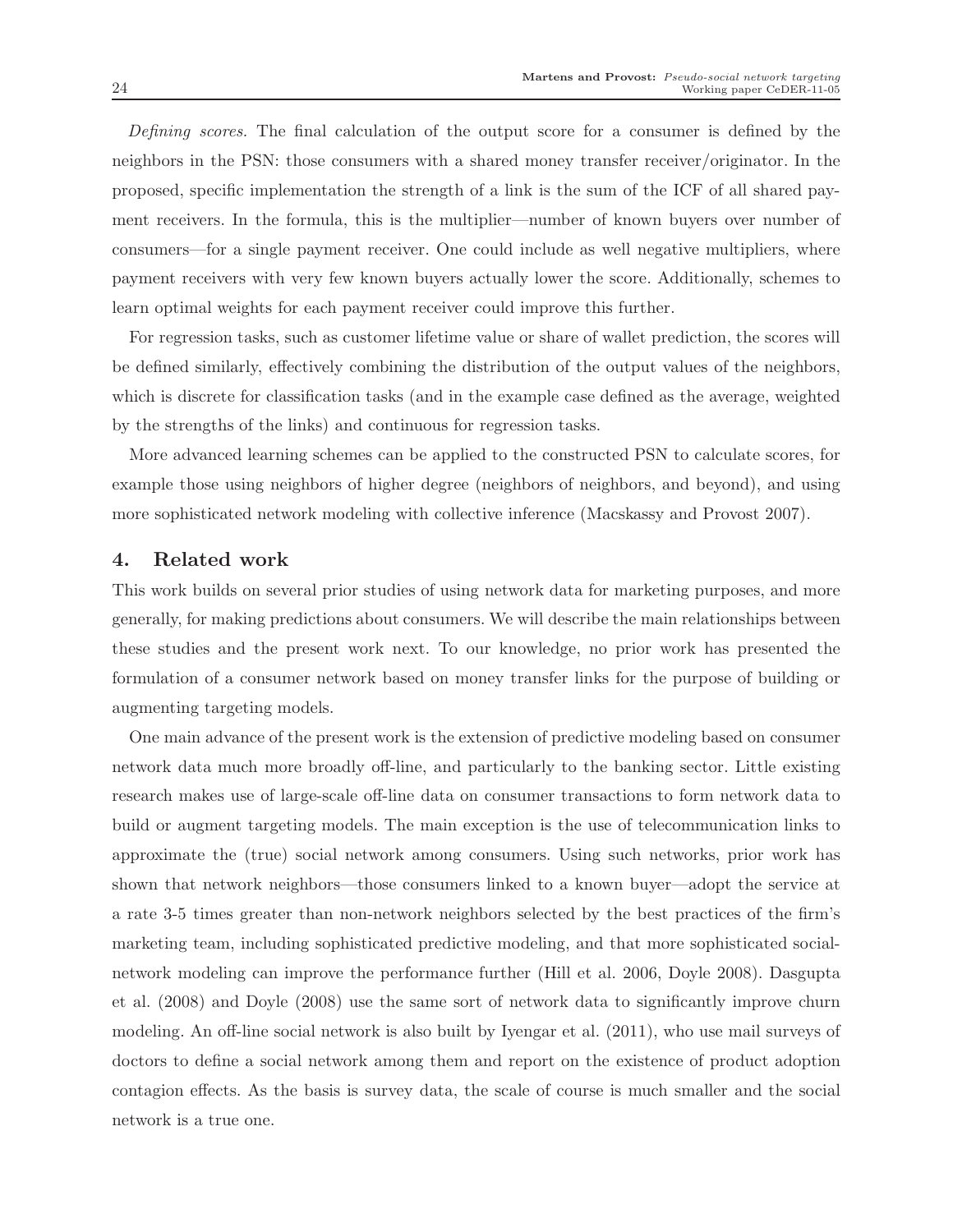Networks among consumers, inferred based on online data, have been used previously to study improved marketing. Richardson and Domingos (2002) build a social network of trust relationships from a knowledge sharing website, where trust is established by giving reviewers good ratings and by explicitly listing reviewers that they trust. They then use this to improve a (simulated) viral marketing campaign, extending their prior theoretical model (Domingos and Richardson 2001). Aral et al. (2009) build a social network among Yahoo.com users based on links formed by instant messaging (IM) traffic, and then use this network for a post-hoc analysis of a prior marketing campaign. In a later study, Facebook data is used to define product features that stimulate contagion (Aral and Walker 2011). Also using data from a social network site, Trusov et al. (2009) report on the longer carryover effects of word of mouth compared to traditional marketing actions. Similarly to the above work, all these studies build approximations to a true social network.

The primary novelty of the current work is the inference of a pure consumer similarity network, rather than an approximation of the true social network. The notions of homophily and social influence that apply to true social networks do not necessarily apply to these pseudo-social networks, thus the present empirical study is necessary to assess whether indeed the similarity in money transfers generalizes to product affinity (and thus, improved direct marketing).

In the most closely related design, Provost et al. (2009) use a bi-partite graph to link browsers to the same user generated content (UGC) pages, such as blogs and social network sites, and then apply the proximity in the resultant network to improving models for online advertising. However, besides being a design specifically for online advertising, they show that their inferred network also embeds a true social network—and that the true social network neighbors of existing customers end up being highly ranked in predictions of who will be good targets for online advertising.

More peripherally, but nonetheless relevant, collaborative filtering systems create similarity measures between consumers, in order to recommend products, based on purchases or ratings of these products. In certain cases (e.g., Huang et al. (2007)) explicit network analysis is applied to the corresponding bipartite graph. However, the problem structure of collaborative filtering is significantly different from that of the present problem. Collaborative filtering is based on similarity within a particular area of taste, such as books, movies, music, etc.: prior evidence of similarity in movie preferences (for example) is used to infer future evidence of similarity in movie preferences. Cross-domain recommendations are notoriously problematic (Adomavicius and Tuzhilin 2005). The PSN design instead uses money transfers across all products, services, creditors, employers, etc., to create a broad similarity measure. Then this is applied to estimate affinity for a product that is not (necessarily) within the domain of the money transfers themselves.

More technically, the recommender system problem is a "link prediction" task in the network (Getoor and Diehl 2005) or alternatively a matrix completion problem. The current work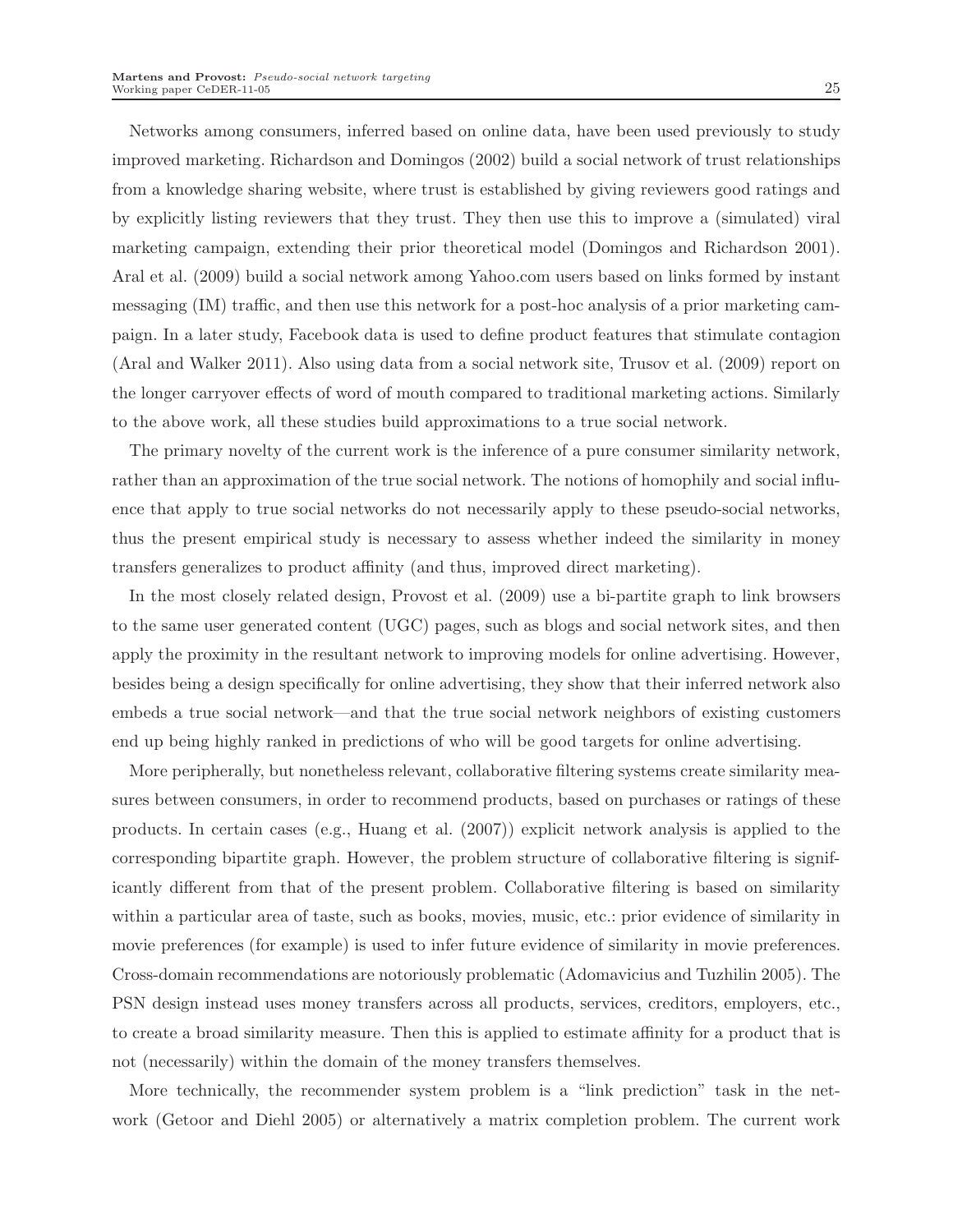uses the similarity measure as an input to a separate predictive modeling task. We are not aware of any work that has suggested using large-scale, fine-grained data on off-line transactions between consumers and firms to form a network that will be used for feature creation or for direct network inference for a separately gathered and labeled target variable (such as response to an unrelated direct marketing campaign).

## 5. Conclusions and Managerial Implications

This paper described a new method for targeting consumers, based on the creation of a pseudosocial network (PSN) data from money transfer data. For two different products in a banking setting, PSN targeting is shown to be strikingly better at identifying buyers than targeting based on a traditional targeting model for small campaigns. Further, the PSN model and the traditional model comprise complementary information. Combining the two produces a very robust model that gives better lift and better profit for almost any targeting budget. (The pure PSN still does better for the smallest campaigns.)

The PSN design draws out the consumers most similar to key individuals of interest. This similarity is broadly based on the tastes, interests, and latent socio-economic constraints represented by shared recipients and sources of money transfers. In our experiments, the individuals of interest were prior customers of the products, so the PSN found other consumers who were very similar along these dimensions to the existing customers. However, the PSN design is not specific to targeting marketing offers. If the individuals of interest instead were chosen to be particularly good (or bad) known credit risks, the PSN ought to find other very similar consumers. Thus, the PSN could improve another very common modeling application: estimating creditworthiness. If the individuals of interest are chosen to be different tranches of total credit exposure, the PSN could be helpful for predicting wallet share.

The results have striking implications for larger financial institutions. For traditional modeling, the results show that the lift (and therefore profit) has stabilized at the sample size used in the study. Adding more data is not expected to increase the predictive power of socio-demographic modeling substantially. However, even at this rather large data set size, the PSN modeling is showing marked improvements in lift. This suggests that the striking results presented in this paper may underestimate—possibly by a lot—the potential lift achievable by building a PSN from all the bank's data. This provides one of the clearest illustrations (of which we are aware) of how large institutions have an important asset in the data they have collected, an asset from which they can get substantial competitive advantage over institutions without as much data—for example, smaller banks.

The point of this paper was to present and assess a solid, practically implementable PSN design. We are not claiming that this is in any way the best PSN design possible. For example, using this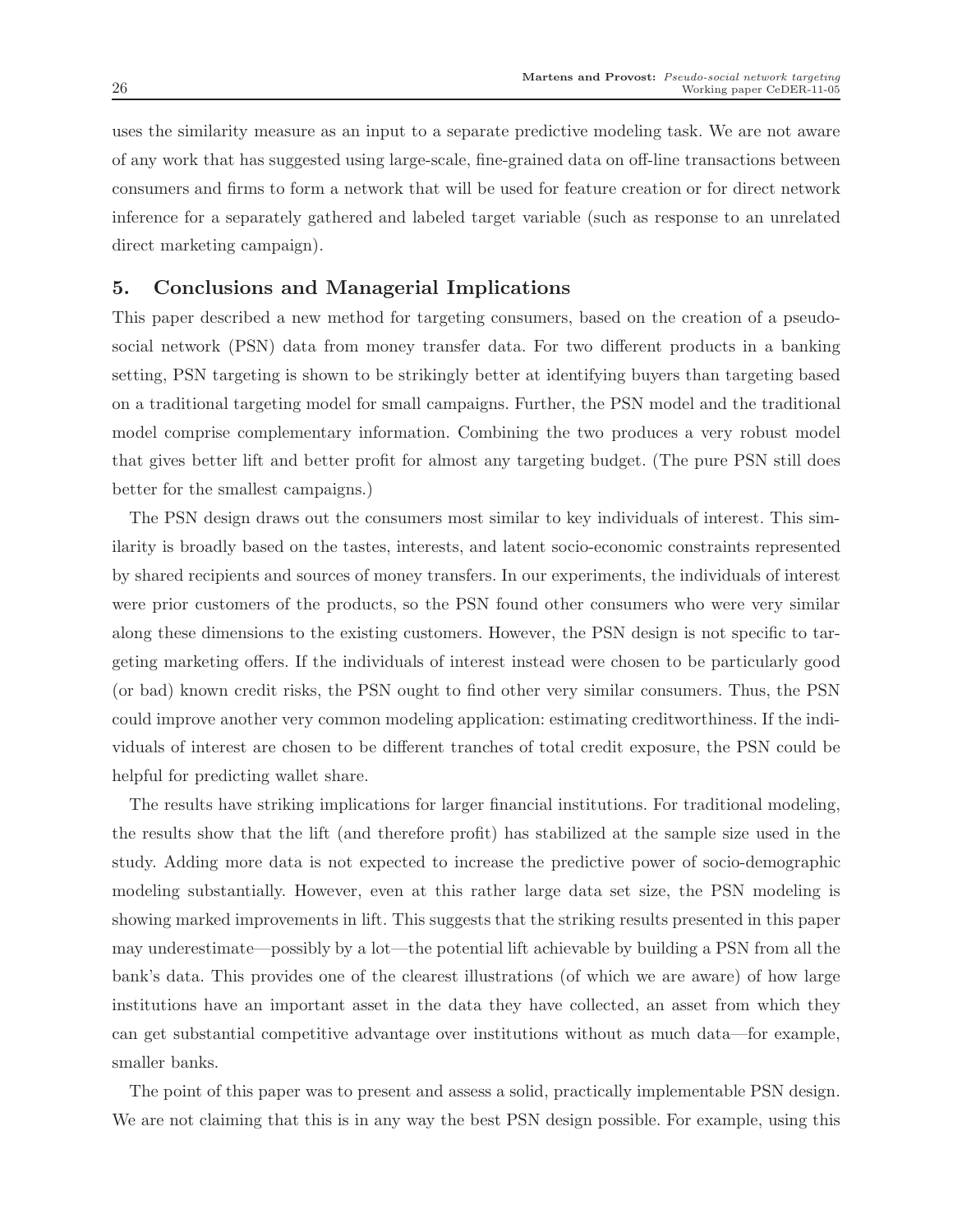paper's PSN methodology, only relatively few consumers receive non-zero PSN scores, because only the network neighbors of known buyers are scored. This is illustrated by Figure 9 in Appendix A. Techniques for collective inference (Macskassy and Provost 2007) can model network effects of higher degree as well and may be able to improve the predictions further over these non-collective techniques. The drawback is a loss in simplicity of implementation and computational efficiency. Applying collective inference to massive real-world business data is a subject of current research.

Finally, we have shown that the remarkable performance of social network targeting can be applied much more broadly than so far assumed. By using consumer transaction data to define a pseudo-social network, effective (privacy-friendly) consumer targeting campaigns can be set up, leading to substantial profit gains. We hope that this paper can spur a new line of thinking into how firms best can use their data assets for consumer analytics in banking and beyond.

## Acknowledgments

Foster Provost thanks NEC for a Faculty Fellowship.

### References

- Adomavicius, G., Tuzhilin, A., 2005. Toward the next generation of recommender systems: A survey of the state-of-the-art and possible extensions. IEEE Transactions on Knowledge and Data Engineering 17 (6), 734–749.
- Aral, S., Muchnik, L., Sundararajan, A., 2009. Distinguishing influence-based contagion from homophilydriven diffusion in dynamic networks. Proceedings of the National Academy of Sciences 106 (51), 21544–21549.
- Aral, S., Walker, D., 2011. Creating Social Contagion Through Viral Product Design: A Randomized Trial of Peer Influence in Networks. Management Science, In Press.
- Baesens, B., Van Gestel, T., Viaene, S., Stepanova, M., Suykens, J., Vanthienen, J., 2003. Benchmarking state-of-the-art classification algorithms for credit scoring. Journal of the Operational Research Society 54 (6), 627–635.
- Chang, C.-C., Lin, C.-J., 2001. LIBSVM: a library for support vector machines. Software available at http: //www.csie.ntu.edu.tw/~cjlin/libsvm.
- Dasgupta, K., Singh, R., Viswanathan, B., Chakraborty, D., Mukherjea, S., Nanavati, A. A., Joshi, A., 2008. Social ties and their relevance to churn in mobile telecom networks. In: EDBT '08: Proceedings of the 11th international conference on Extending database technology. ACM, New York, NY, USA, pp. 668–677.
- Domingos, P., Richardson, M., 2001. Mining the network value of customers. In: Proceedings of the Seventh International Conference on Knowledge Discovery and Data Mining. pp. 57–66.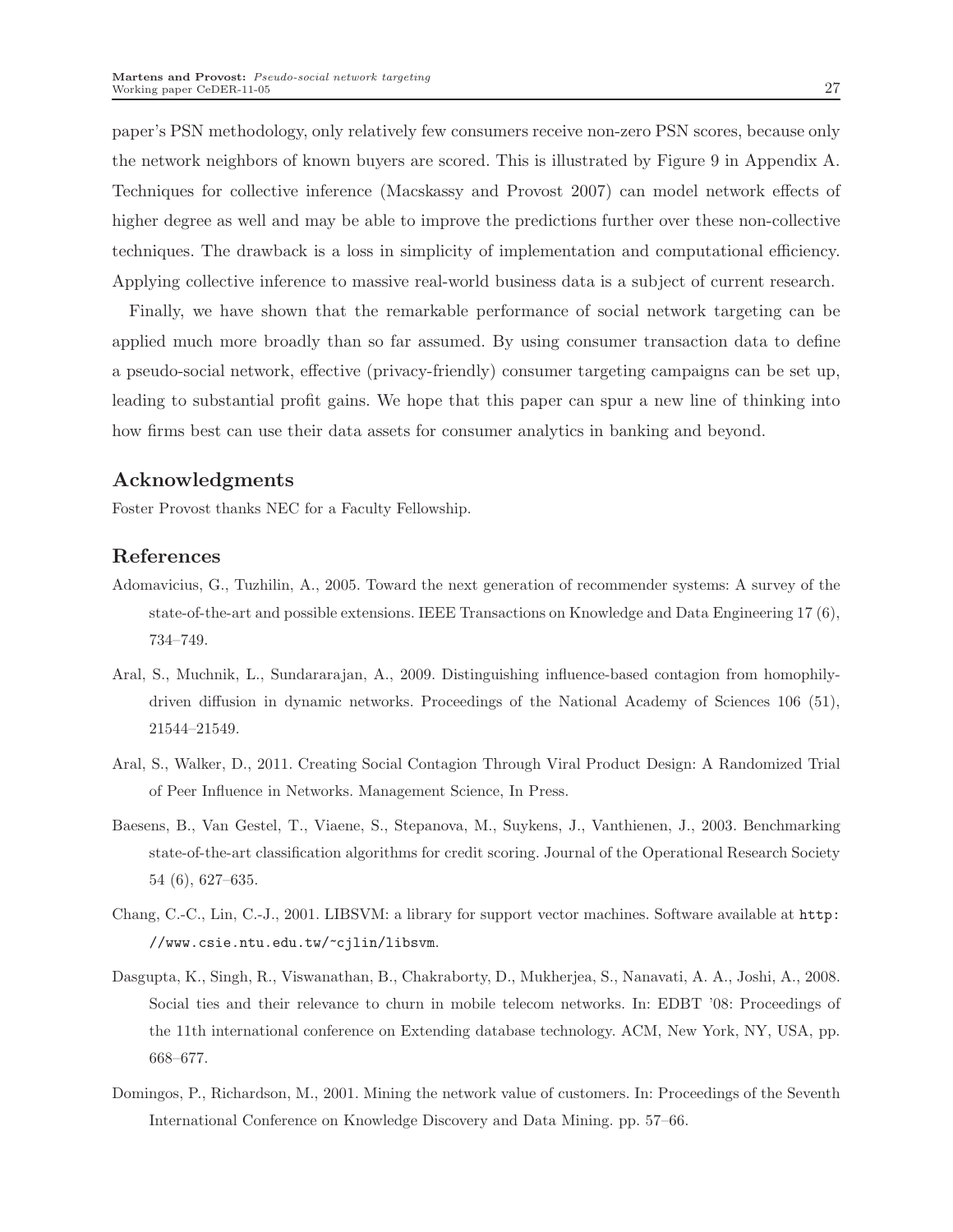- Doyle, S., 2008. Social network analysis in the telco sector marketing applications. Database Marketing & Customer Strategy Management 15 (2), 130–134.
- Fan, R.-E., Chang, K.-W., Hsieh, C.-J., Wang, X.-R., Lin, C.-J., 2008. LIBLINEAR: A library for large linear classification. Journal of Machine Learning Research 9, 1871–1874.
- Fawcett, T., 2006. An introduction to ROC analysis. Pattern Recognition Letters 27 (8), 861–874.
- Getoor, L., Diehl, C. P., December 2005. Link mining: a survey. SIGKDD Explorations 7, 3–12.
- Hevner, A. R., March, S. T., Park, J., Ram, S., 2004. Design science in information systems research. MIS Quarterly 28 (1), 75–106.
- Hill, S., Provost, F., Volinsky, C., 2006. Network-based marketing: Identifying likely adopters via consumer networks. Statistical Science 22, 256–276.
- Hormozi, A. M., Giles, S., 2004. Data mining: A competitive weapon for banking and retail industries. IS Management 21 (2), 62–71.
- Hu, X., 2005. A data mining approach for retailing bank customer attrition analysis. Applied Intelligence 22 (1), 47–60.
- Huang, Z., Zeng, D. D., Chen, H., 2007. Analyzing consumer-product graphs: Empirical findings and applications in recommender systems. Management Science 53 (7), 1146–1164.
- Iyengar, R., Van den Bulte, C., Valente, T. W., Dec. 2011. Opinion Leadership and Social Contagion in New Product Diffusion. Marketing Science 30 (2), 195–212.
- Lessmann, S., Baesens, B., Mues, C., Pietsch, S., 2008. Benchmarking classification models for software defect prediction: A proposed framework and novel findings. IEEE Transactions Software Engineering 34 (4), 485–496.
- Linoff, G. S., Berry, M. J., 2011. Data Mining Techniques: For Marketing, Sales, and Customer Relationship Management. Wiley Computer Publishing.
- Macskassy, S. A., Provost, F., 2007. Classification in networked data: A toolkit and a univariate case study. Journal of Machine Learning Research 8, 935–983.
- McPherson, M., Smith-Lovin, L., Cook, J. M., 2001. Birds of a feather: Homophily in social networks. Annual Review of Sociology 27 (1), 415–444.
- Perlich, C., Provost, F., Simonoff, J. S., December 2003. Tree induction vs. logistic regression: a learningcurve analysis. Journal of Machine Learning Research 4, 211–255.
- Piatetsky-Shapiro, G., Masand, B., 1999. Estimating campaign benefits and modeling lift. In: Proceedings of the fifth ACM SIGKDD international conference on Knowledge discovery and data mining. KDD '99. ACM, New York, NY, USA, pp. 185–193.
- Provost, F., Dalessandro, B., Hook, R., Zhang, X., Murray, A., 2009. Audience selection for on-line brand advertising: privacy-friendly social network targeting. In: KDD '09: Proceedings of the 15th ACM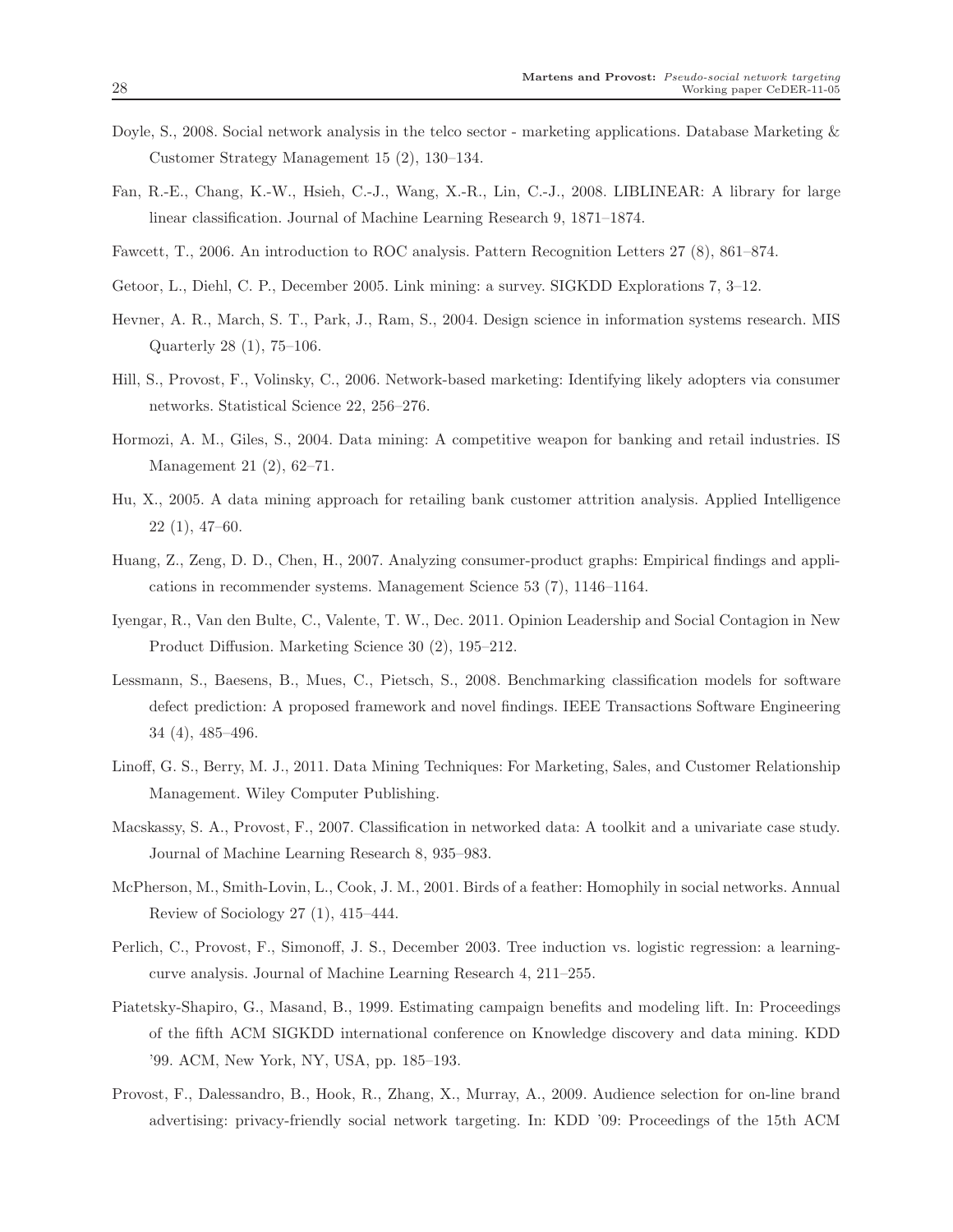SIGKDD international conference on Knowledge discovery and data mining. ACM, New York, NY,

USA, pp. 707–716.

Richardson, M., Domingos, P., 2002. Mining knowledge-sharing sites for viral marketing. In: KDD '02:

Proceedings of the eighth ACM SIGKDD international conference on Knowledge discovery and data

mining. ACM, New York, NY, USA, pp. 61–70.

Richter, Y., Yom-Tov, E., Slonim, N., 2010. Predicting customer churn in mobile networks through analysis

of social groups. In: Proceedings of the Tenth SIAM International Conference on Data Mining. pp.

732–741.

Trusov, M., Bucklin, R. E., Pauwels, K., 2009. Effects of word-of-mouth versus traditional marketing: Find-

ings from an internet social networking site. Journal of Marketing 73 (5), 90–102.

Van Den Poel, D., Lariviere, B., 2003. Customer attrition analysis for financial services using proportional

hazard models. Journal of Operational Research 157, 196–217.

Vapnik, V. N., 1995. The nature of statistical learning theory. Springer-Verlag New York, Inc., New York,

NY, USA.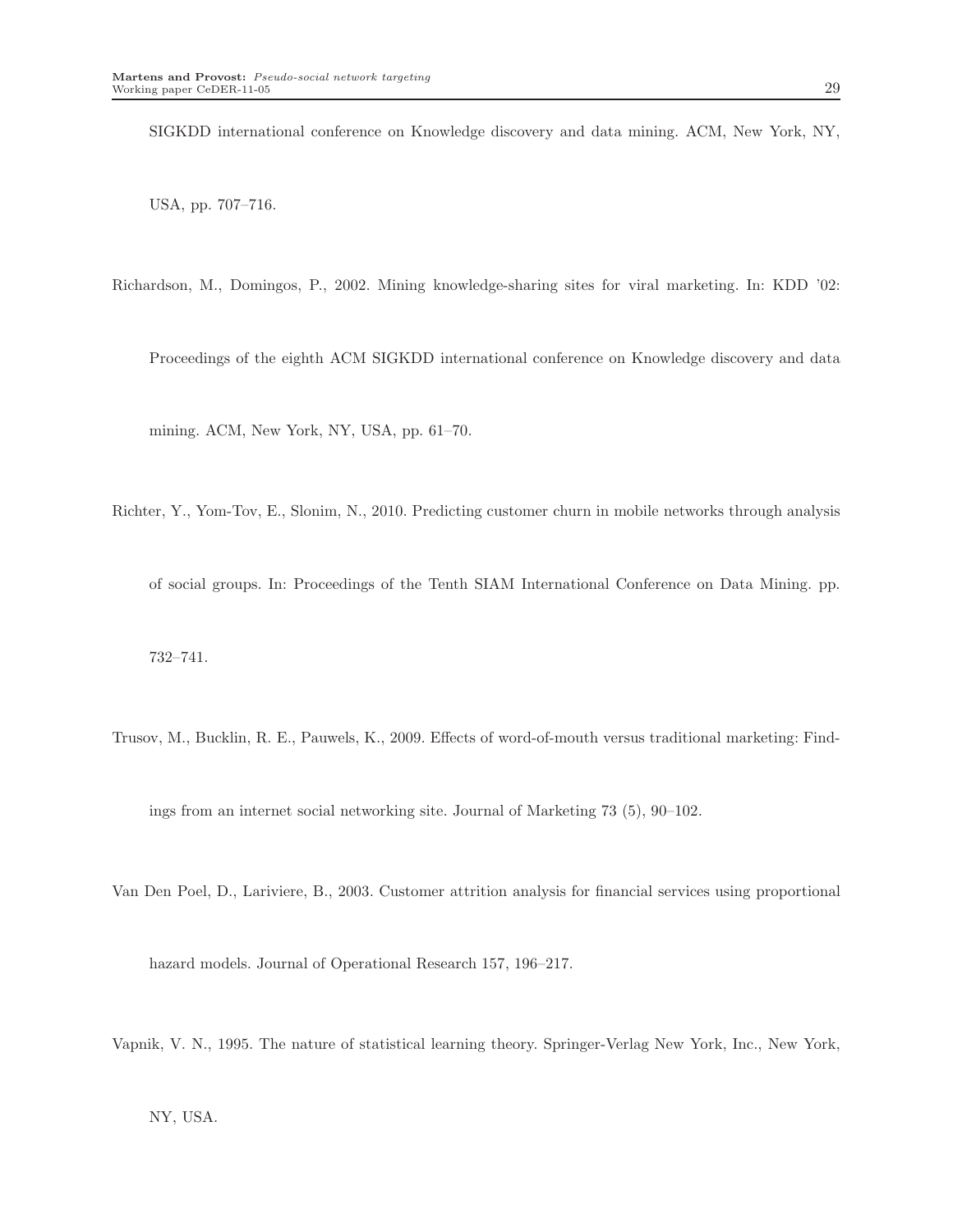## Appendix A: Output Score



Figure 9 Output score of PSN model for product 1, with the consumers ranked according to the output score (similarly for product 2). Most consumers receive a (near-)zero score while a few receive a high score.